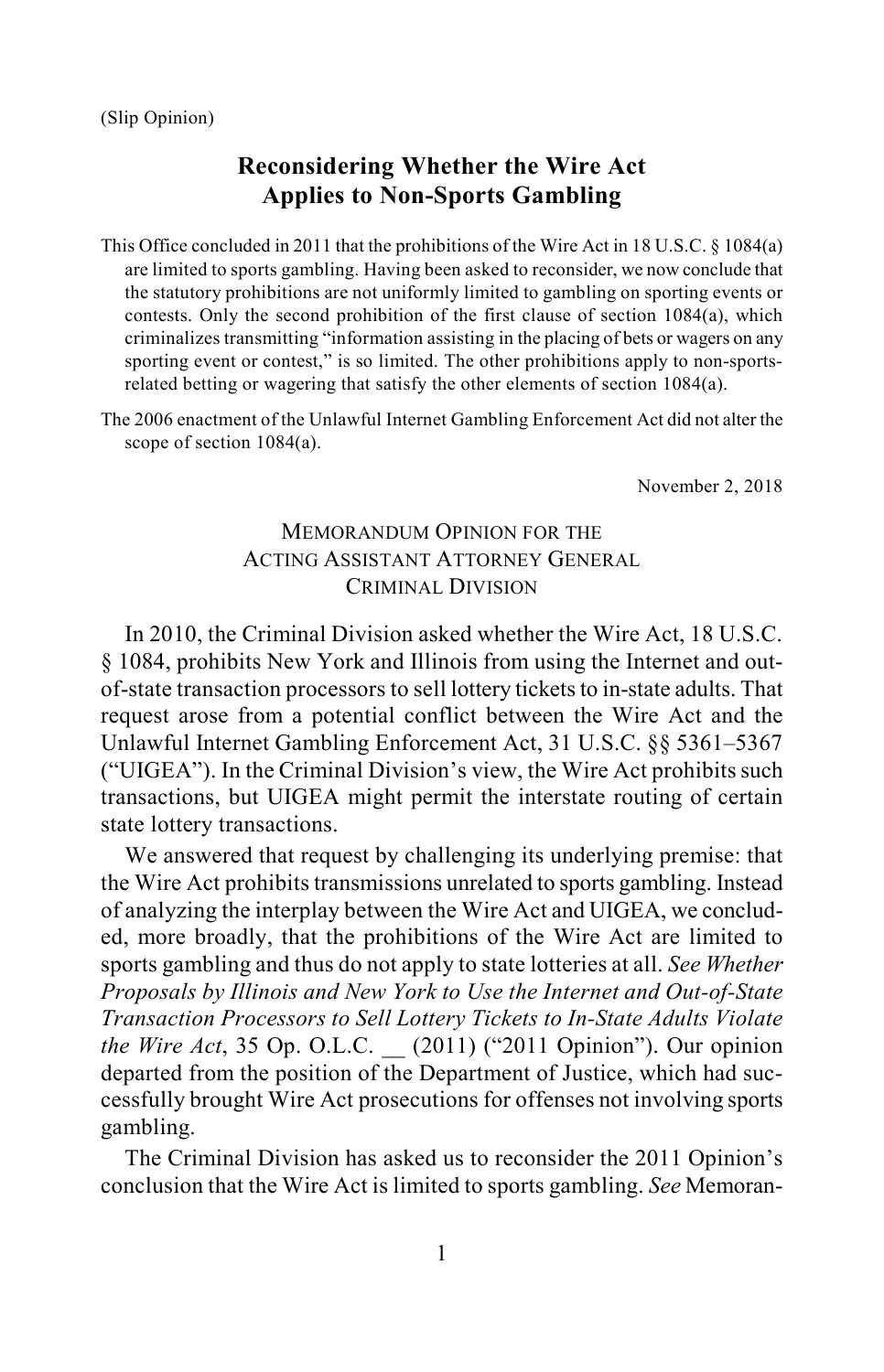dum for Curtis E. Gannon, Acting Assistant Attorney General, Office of Legal Counsel, from Kenneth A. Blanco, Acting Assistant Attorney General, Criminal Division (May 26, 20[1](#page-1-0)7).<sup>1</sup> We do not lightly depart from our precedents, and we have given the views expressed in our prior opinion careful and respectful consideration. Based upon the plain language of the statute, however, we reach a different result. While the Wire Act is not a model of artful drafting, we conclude that the words of the statute are sufficiently clear and that all but one of its prohibitions sweep beyond sports gambling. We further conclude that that the 2006 enactment of UIGEA did not alter the scope of the Wire Act.

#### **I.**

The Wire Act prohibits persons involved in the gambling business from transmitting several types of wagering-related communications over the wires. The prohibitions, located at 18 U.S.C. § 1084, were originally enacted in 1961.<sup>[2](#page-1-1)</sup> Section 1084(a) sets them out:

Whoever being engaged in the business of betting or wagering knowingly uses a wire communication facility for the transmission in interstate or foreign commerce of bets or wagers or information assisting in the placing of bets or wagers on any sporting event or contest, or for the transmission of a wire communication which entitles the recipient to receive money or credit as a result of bets or wagers, or for information assisting in the placing of bets or wagers,

<span id="page-1-0"></span><sup>&</sup>lt;sup>1</sup> We address this opinion to John Cronan, as the Acting Assistant Attorney General for the Criminal Division, because Assistant Attorney General Brian Benczkowski is recused from this matter.

<span id="page-1-1"></span> $2$  Pub. L. No. 87-216, § 2, 75 Stat. 491. The provision has been amended three times, although none of those amendments is material to our analysis. *See* Anti-Drug Abuse Act of 1988, Pub. L. No. 100-690, § 7024, 102 Stat. 4181, 4397 (adding section 1084(e), which defines "State"; making conforming amendments; and adding the term "foreign country" to section 1084(b), so that the Wire Act now includes an exception for the transmission of information assisting in the placing of bets or wagers on a sporting event or contest *from* a state or "foreign country" where such betting is legal *into* a state or "foreign country" in which such betting is also legal); Crime Control Act of 1990, Pub. L. No. 101-647, § 1205(g), 104 Stat. 4789, 4831 (amending the definition of "State" in section 1084(e)); Violent Crime Control and Law Enforcement Act of 1994, Pub. L. No. 103-322, § 330016(1)(L), 108 Stat. 1796, 2147 (altering the statutory penalty in section 1084).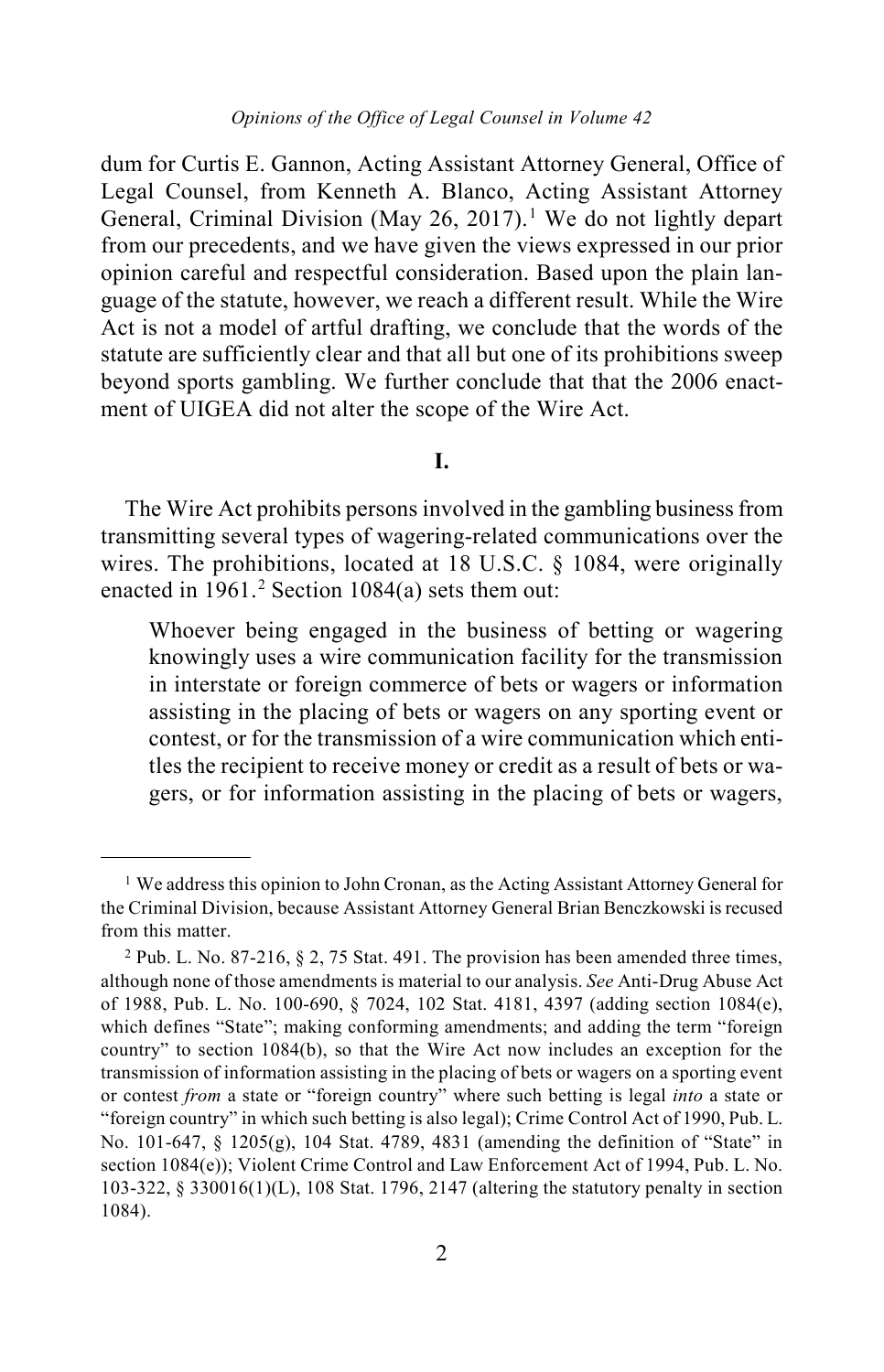*Reconsidering Whether the Wire Act Applies to Non-Sports Gambling*

shall be fined under this title or imprisoned not more than two years, or both.

Section 1084(a) consists of two general clauses, each of which prohibits two kinds of wire transmissions, creating four prohibitions in total. The first clause bars anyone in the gambling business from knowingly using a wire communication facility to transmit "bets or wagers" or "information" assisting in the placing of bets or wagers on any sporting event or contest." *Id*. [3](#page-2-0) The second clause bars any such person from transmitting wire communications that entitle the recipient to "receive money or credit" either "as a result of bets or wagers" or "for information assisting in the placing of bets or wagers." *Id*. [4](#page-2-1)

The Wire Act's interpretive difficulties arise from the phrase "on any sporting event or contest," which appears immediately after the second prohibition in the first clause. Those words narrow the prohibition on transmitting "information assisting in the placing of bets or wagers" to bets or wagers "on a sporting event or contest." That phrase is not otherwise repeated in section 1084(a). The other three prohibitions thus appear to be naturally read to apply to wire transmissions involving all forms of gambling, not just "bets or wagers on any sporting event or contest." But if that reading is correct, our 2011 Opinion asked, then why would Congress, "having forbidden the transmission of *all* kinds of bets or wagers . . . prohibit only the transmission of information assisting in bets or wagers concerning sports"? 35 Op. O.L.C. , at \*5. Why permit transmissions of information that assists gambling on non-sporting events, but then prohibit transmissions "entitling the recipient to receive money" for

<span id="page-2-0"></span><sup>&</sup>lt;sup>3</sup> The phrase "wire communication facility" is defined to include "any and all instrumentalities, personnel, and services (among other things, the receipt, forwarding, or delivery of communications) used or useful in the transmission of writings, signs, pictures, and sounds of all kinds by aid of wire, cable, or other like connection between the points of origin and reception of such transmission." 18 U.S.C. § 1081.

<span id="page-2-1"></span><sup>&</sup>lt;sup>4</sup> As our 2011 Opinion explained, the second clause prohibits "the transmission of a wire communication which entitles the recipient *to receive money or credit* " either "as a result of bets or wagers[] *or* for information assisting in the placing of bets or wagers." 35 Op. O.L.C. \_\_, at \*4 n.5 (emphases and alterations in original). Reading the second clause to prohibit "the transmission of a wire communication which entitles the recipient to receive money or credit as a result of bets or wagers" or "the transmission of a wire communication . . . for information assisting in the placing of bets or wagers" would be awkward and would duplicate the second prohibition, which covers "information assisting in the placing of bets or wagers on any sporting event or contest."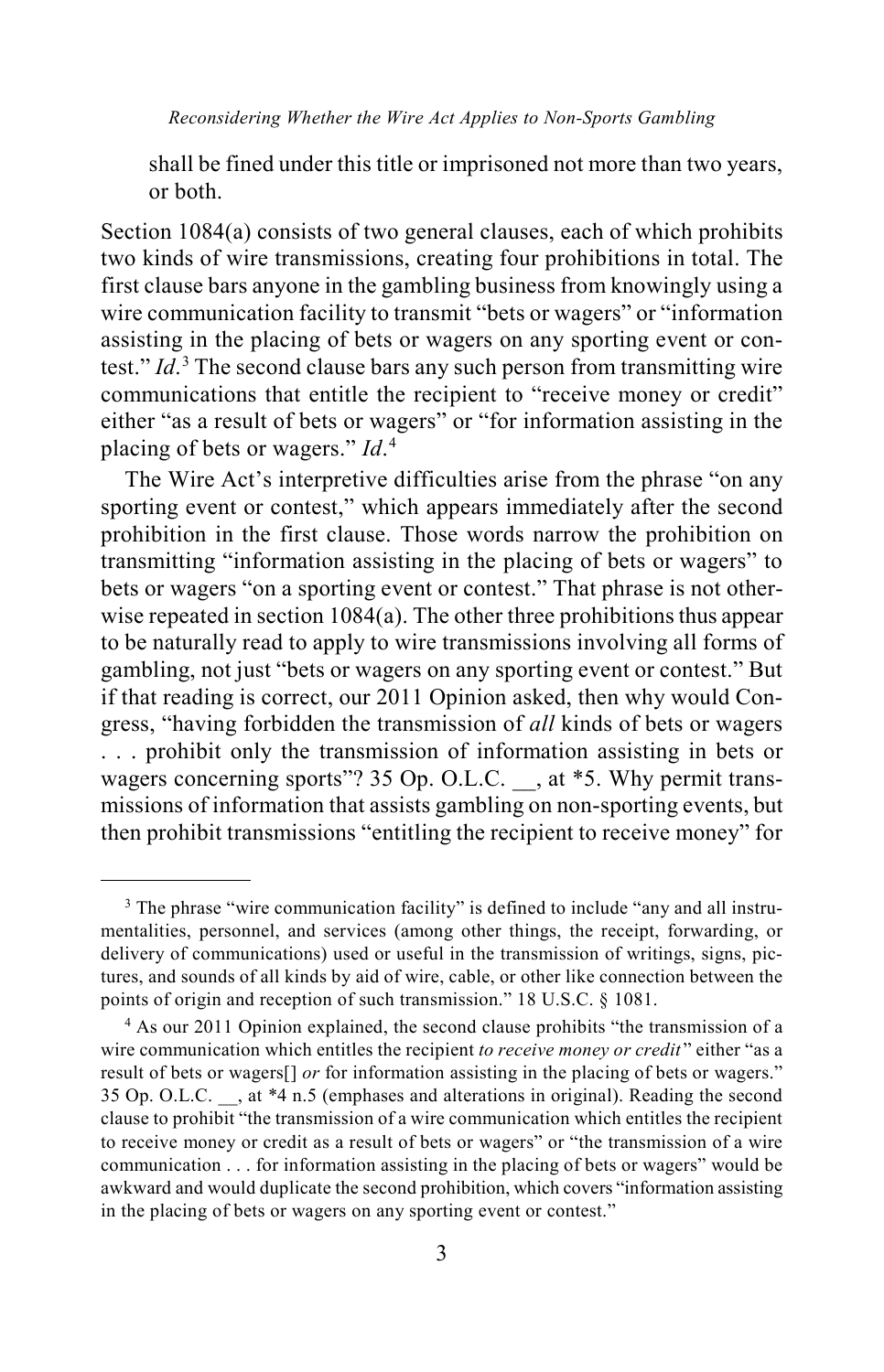providing information that assists "in the placing of those lawfullytransmitted bets"? *Id*. at \*8. In short, why would Congress have limited just one of the four prohibitions to sports gambling?

Absent any obvious answer to these questions, our 2011 Opinion concluded that the statutory text was ambiguous, and that the "more logical result" was to read section 1084(a)'s prohibitions as parallel in scope and therefore as all limited to sports gambling. *Id*. at \*5. In so doing, we recognized that our reading of the statute departed from that of the Criminal Division and of some courts that had addressed the statute. *See id*. at \*3. Several district courts had upheld prosecutions involving non-sports gambling, reasoning that the limitation to "sporting event or contest" did not apply to all of section  $1084(a)$ 's prohibitions.<sup>[5](#page-3-0)</sup> On the other hand, the Fifth Circuit had affirmed a district court opinion that found that the "plain reading of the statutory language clearly requires that the object of the gambling be a sporting event or contest." *In re Mastercard Int'l, Inc*.*, Internet Gambling Litig*., 132 F. Supp. 2d 468, 480 (E.D. La. 2001), *aff'd,* 313 F.3d 257 (5th Cir. 2001).[6](#page-3-1)

Those prosecutions, of course, were brought by the Department of Justice. In requesting our opinion, the Criminal Division had advised that "[t]he Department has uniformly taken the position that the Wire Act is not limited to sports wagering and can be applied to other forms of interstate gambling[.]" Memorandum for David Barron, Acting Assistant Attorney General, Office of Legal Counsel, Department of Justice, from Lanny A. Breuer, Assistant Attorney General, Criminal Division, Department of Justice (July 12, 2010). In the years before our opinion, the

<span id="page-3-0"></span> <sup>5</sup> *See United States v*. *Lombardo*, 639 F. Supp. 2d 1271, 1281 (D. Utah. 2007) (holding that the "sporting event or contest" qualifier does not apply to section 1084(a)'s second clause; noting that this conclusion "aligns with the Tenth Circuit's *Criminal Pattern Jury Instructions*"); Report and Recommendation of United States Magistrate Judge Regarding Gary Kaplan's Motion to Dismiss Counts 3–12, at 4–7, *United States v*. *Kaplan*, No. 06- CR-337CEJ-2 (E.D. Mo. Mar. 20, 2008) (concluding that the "sporting event or contest" qualifier applies only to the second prohibition in section 1084(a)'s first clause); *see also United States v*. *Ross*, No. 98 CR. 1174-1 (KMV), 1999 WL 782749, at \*2 (S.D.N.Y. Sept. 16, 1999) (suggesting that the term "sporting event or contest" modifies only the second prohibition in section 1084(a)'s first clause); *Vacco v*. *World Interactive Gaming Corp*., 714 N.Y.S.2d 844, 847, 851–52 (N.Y. Sup. Ct. 1999) (suggesting same).

<span id="page-3-1"></span><sup>6</sup> Since our 2011 Opinion, the First Circuit has observed in dictum that the Wire Act is limited to betting and wagering on "any sporting event or context." *United States v*. *Lyons*, 740 F.3d 702, 718 (1st Cir. 2014).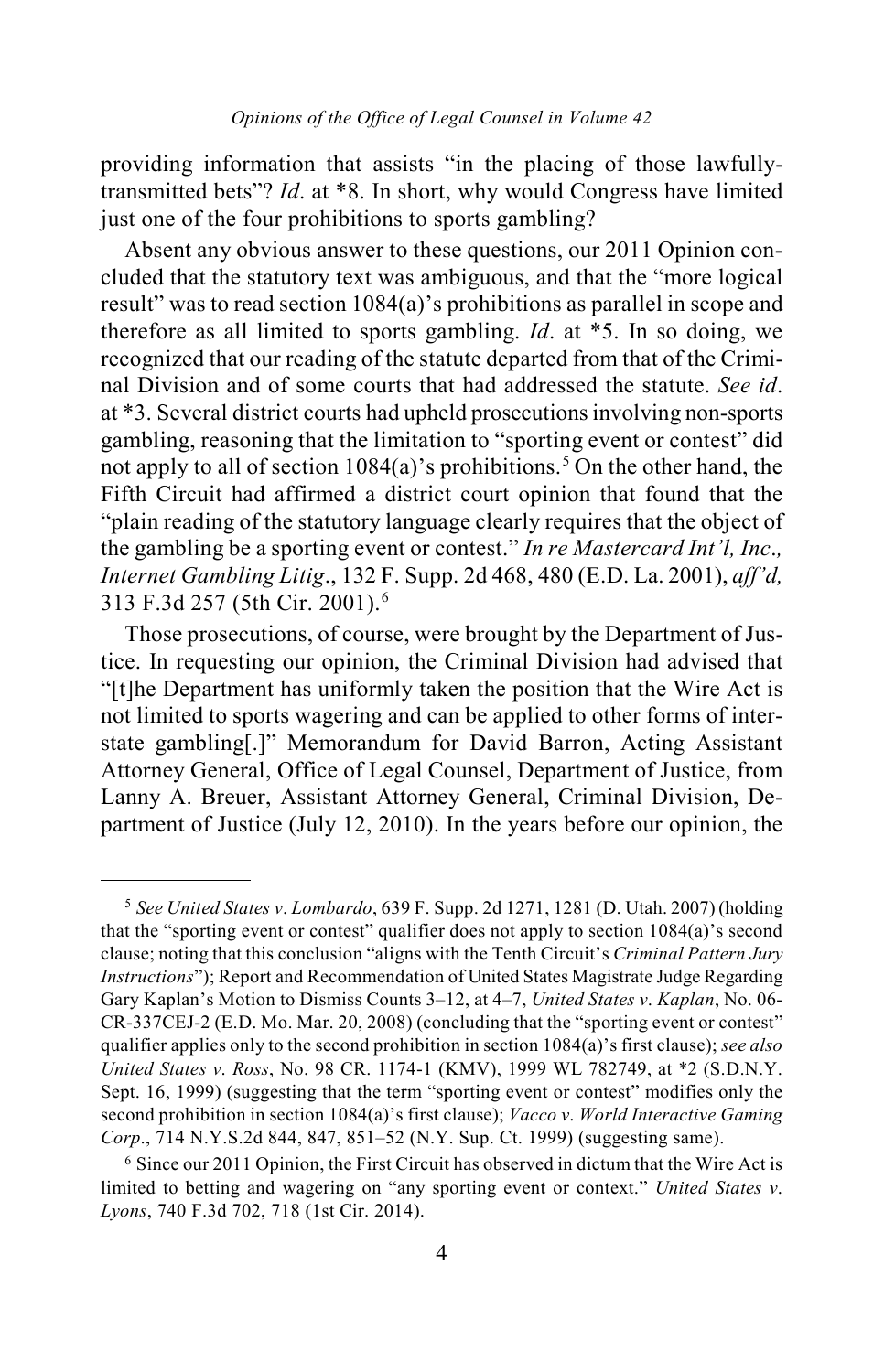Department had advanced that position in court and before Congress.<sup>[7](#page-4-0)</sup> And on several prior occasions, the Criminal Division had prosecuted defendants whose wire communications involved non-sports gambling, including a 1971 prosecution of "a business enterprise involving gambling in the form of numbers writing." *United States v*. *Manetti*, 323 F. Supp. 683, 687 (D. Del. 1971); *see also United States v*. *Vinaithong*, No. 97- 6328, 1999 WL 561531, at \*1 (10th Cir. Apr. 9, 1999) (order and judgment affirming the sentences of defendants who pleaded guilty under the Wire Act for transmission of "gambling information" related to a "gam-bling enterprise which has been referred to as a mirror lottery").<sup>[8](#page-4-1)</sup> In two congressional hearings in 1998 and 2000, the Criminal Division had acknowledged some uncertainty concerning the scope of the Wire Act and urged Congress to amend the statute to confirm its application to non-sports gambling.<sup>[9](#page-4-2)</sup> But our 2011 Opinion represented a marked shift in

<span id="page-4-0"></span> <sup>7</sup> *See* Letter for Dennis K. Neilander, Chairman, Nevada Gaming Control Board, from Michael Chertoff, Acting Assistant Attorney General, Criminal Division (Aug. 23, 2002) ("[T]he Department of Justice believes that federal law prohibits gambling over the Internet, including casino-style gambling."); *Unlawful Internet Gambling Funding Prohibition Act and the Internet Gambling Licensing and Regulation Commission Act: Hearing Before the Subcomm*. *on Crime, Terrorism, & Homeland Security of the H*. *Comm*. *on the Judiciary*, 108th Cong. 70 (2003) (response of John G. Malcolm, Deputy Assistant Attorney General, Criminal Division, to questions for written submission from Rep. Goodlatte) ("The Department of Justice has long held, and continues to hold, the position that 18 U.S.C. § 1084 applies to all types of gambling, including casino-style gambling, not just sports betting."); Letter for Carolyn Adams, Superintendent, Illinois Lottery, from Laura H. Parsky, Deputy Assistant Attorney General, Criminal Division (May 13, 2005) (explaining that if Illinois permitted online purchase of state lottery tickets it would be in violation of federal law—so long as the "transmission [were] routed outside of the state"); *Establishing Consistent Enforcement Policies in the Context of Online Wagers: Hearing Before the H*. *Comm*. *on the Judiciary*, 110th Cong. 13 (2007) (statement of Catherine Hanaway, U.S. Attorney) ("It is the Department's view, and that of at least one federal court (the E.D. Mo.), that [the Wire Act] applies to both sporting events and other forms of gambling, and that it also applies to those who send or receive bets in interstate or foreign commerce, even if it is legal to place or receive bets in both the sending jurisdiction and the receiving jurisdiction.").

<span id="page-4-1"></span><sup>8</sup> The Criminal Division advises that the Department secured at least seventeen Wire Act convictions between Fiscal Years 2005 and 2011 that involved non-sports betting.

<span id="page-4-2"></span><sup>9</sup> *Compare, e*.*g*., *Internet Gambling Prohibition Act of 1997: Hearings on H*.*R*. *2380 Before the Subcomm*. *on Crime of the H*. *Comm*. *on the Judiciary*, 105th Cong. 78 (1998) (statement of Kevin DiGregory, Deputy Assistant Attorney General, Criminal Division) ("That being said, [section 1084] currently prohibits someone in the business of betting and wagering from using a wire communication facility for the transmission in interstate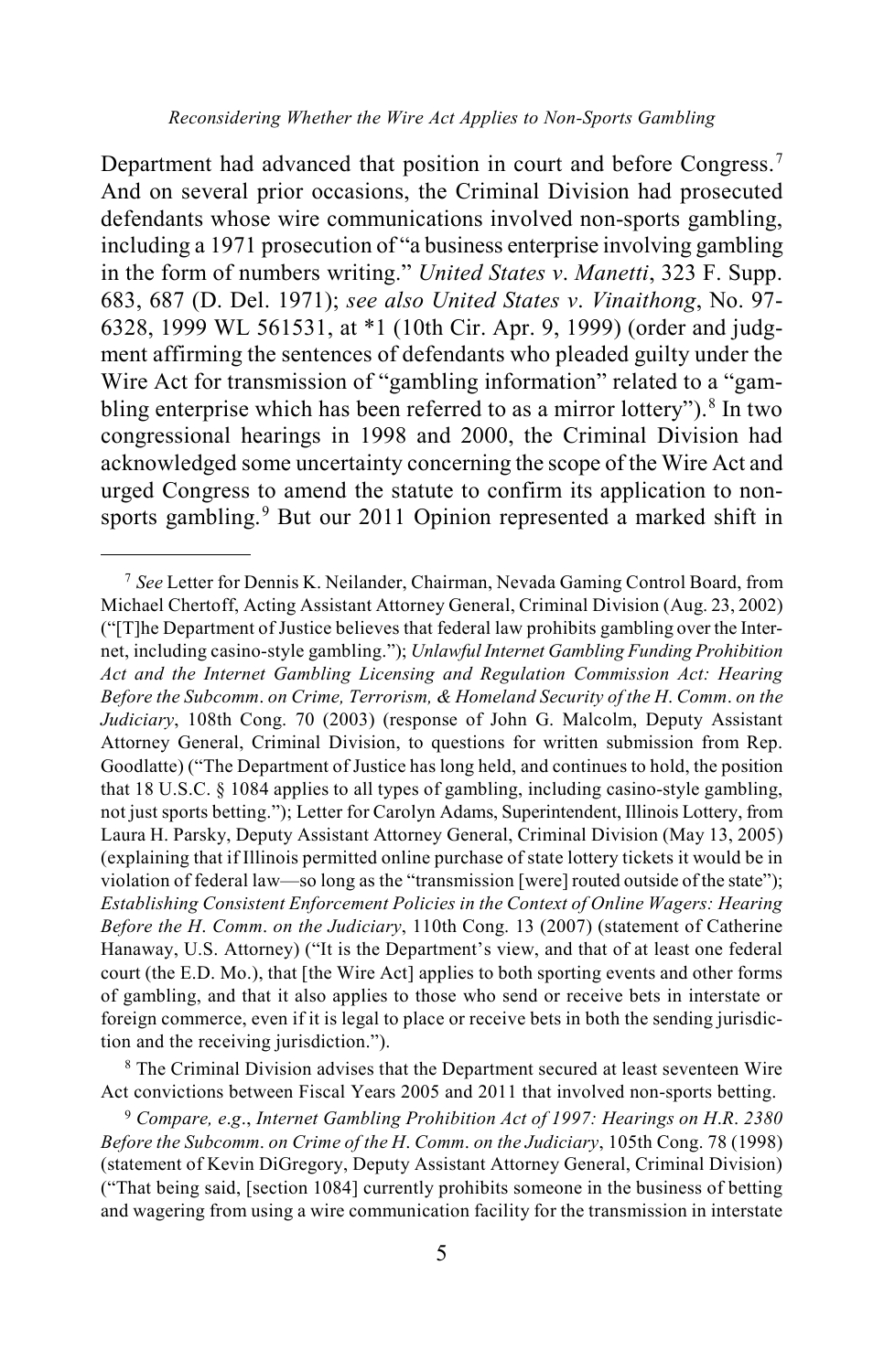how the Department interpreted the statute, including with respect to some successful prosecutions.

#### **II.**

The Criminal Division has asked us to reconsider our 2011 Opinion. We do not lightly depart from our precedent. But having reconsidered our conclusion, we now reach a different result. The 2011 Opinion, in our view, incorrectly interpreted the limitation "on any sporting event or contest" (the "sports-gambling modifier") to apply beyond the second prohibition that it directly follows: the prohibition on transmitting "information assisting in the placing of bets or wagers."

## **A.**

Section 1084(a)'s first clause makes it a crime to use the wires "for the transmission in interstate or foreign commerce of bets or wagers or information assisting in the placing of bets or wagers on any sporting event or contest." Our 2011 Opinion concluded that this clause was ambiguous on whether the sports-gambling modifier applies to both prohibitions in the first clause. 35 Op. O.L.C. \_\_, at \*5. We reasoned that "[t]he text itself

 $\overline{a}$ 

or foreign commerce of bets or wagers on any sporting event or contest. . . . [T]he statute may relate only to sports betting and not to the type of real-time, interactive gambling that the Internet now makes possible for the first time. Therefore, we generally support the idea of amending the Federal gambling statutes by clarifying that the Wire Communications Act applies to interactive casino betting[.]"); *Internet Gambling Prohibition Act of 1999: Hearing Before the Subcomm on Telecommunications, Trade, & Consumer Protection of the H*. *Comm*. *on Commerce*, 106th Cong. 35 (2000) (statement of Kevin DiGregory, Deputy Assistant Attorney General, Criminal Division) ("We urge you to consider a proposal that we have made, and I will highlight what that proposal would do. It would clarify that [section] 1084 applies to all betting and not just betting on sporting events or contests. . . . Our proposed amendment, Mr. Chairman and members of the committee, would not prohibit any gambling currently permitted nor would our proposal permit anything that is currently prohibited."), *with id*. at 88 (answering question from Rep. Tauzin and explaining that "[s]ection 1084 applies to sports betting but not to contests like a lottery"). In a 1962 speech shortly following the passage of the Wire Act, then-Assistant Attorney General for the Office of Legal Counsel Nicholas deB. Katzenbach explained that, under the Wire Act, "gamblers, bookies and related members of their fraternity are barred from using the phones for the interstate transmission of wagers on sporting events or contests," without addressing whether the statute was limited to such wagering. Nicholas deB. Katzenbach, Assistant Attorney General, Office of Legal Counsel, Address on Federal and Local Cooperation in Fighting Crime (Jan. 25, 1962).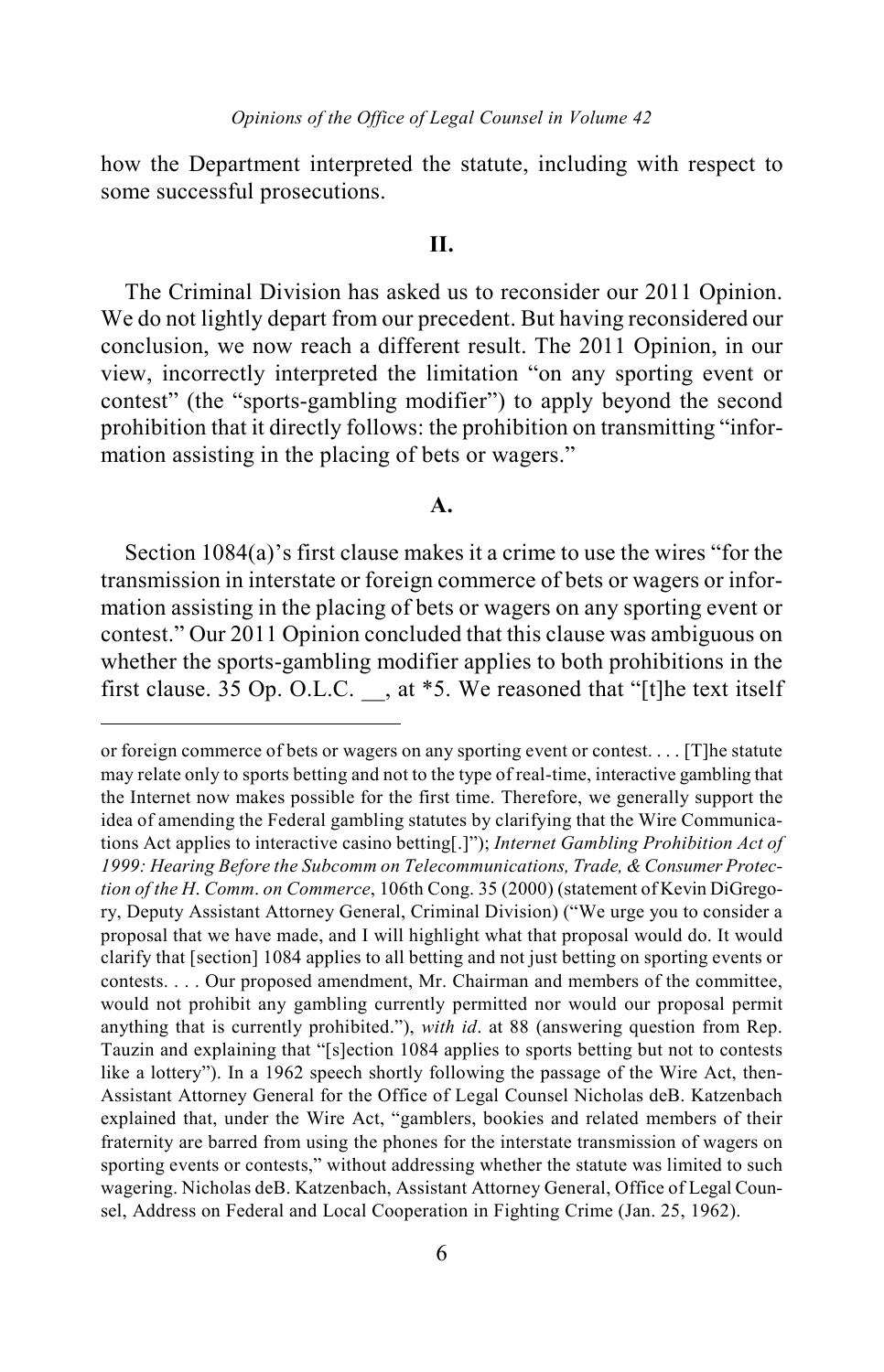can be read either way" because section 1084(a) lacks "a comma after the first reference to 'bets or wagers'"; we thought that such a comma would have made it "plausible" that the first prohibition in the first clause was not limited to sports-based gambling. *Id*. "By the same token," we continued, "the text does not contain commas after *each* reference to 'bets or wagers," which we would have considered evidence that the sportsgambling modifier qualified each prohibition in the first clause. In light of this perceived ambiguity, we interpreted both prohibitions in the first clause as confined to sports gambling because that reading "produce[d] the more logical result" and was supported by the legislative history. *Id*. at  $*5–7.$ 

We do not believe that the first clause is ambiguous, however. "It is well established that 'when the statute's language is plain, the sole function of the courts—at least where the disposition required by the text is not absurd—is to enforce it according to its terms.'" *Lamie v*. *U*.*S*. *Trustee*, 540 U.S. 526, 534 (2004) (quoting *Hartford Underwriters Ins*. *Co*. *v*. *Union Planters Bank, N*.*A*., 530 U.S. 1, 6 (2000)); *see also Sebelius v*. *Cloer*, 569 U.S. 369, 381 (2013) (same). There was no need for Congress to add a comma to clarify that the sports-gambling modifier applies only to the second prohibition in the first clause, because the grammar of the provision itself accomplishes that task. The sports-gambling modifier comes at the end of a complex modifier that defines the type of "information" reached by section 1084(a)'s second prohibition: "information *assisting in the placing of bets or wagers on any sporting event or contest*." 18 U.S.C. § 1084(a) (emphasis added). Since "assisting in the placing of bets or wagers" modifies only the prohibition on transmitting information, it follows that "on any sporting event or contest"—a component of the same modifier—is similarly limited.

Traditional canons of statutory construction confirm that conclusion. In construing the reach of modifiers like "on any sporting event or contest," the default rule is that "'a limiting clause or phrase . . . should ordinarily be read as modifying only the noun or phrase that it immediately follows.'" *Lockhart v*. *United States*, 136 S. Ct. 958, 962 (2016) (quoting *Barnhart v*. *Thomas*, 540 U.S. 20, 26 (2003)); *see also Barnhart*, 540 U.S. at 26 ("Referential and qualifying words and phrases, where no contrary intention appears, refer solely to the last antecedent") (quoting 2A Norman J. Singer, *Statutes and Statutory Construction* § 47.33, at 369 (6th rev. ed. 2000)); *United States v*. *Loyd*, 886 F.3d 686, 688 (8th Cir. 2018) (describing the rule as "a rebuttable presumption in statutory interpretation"); *In*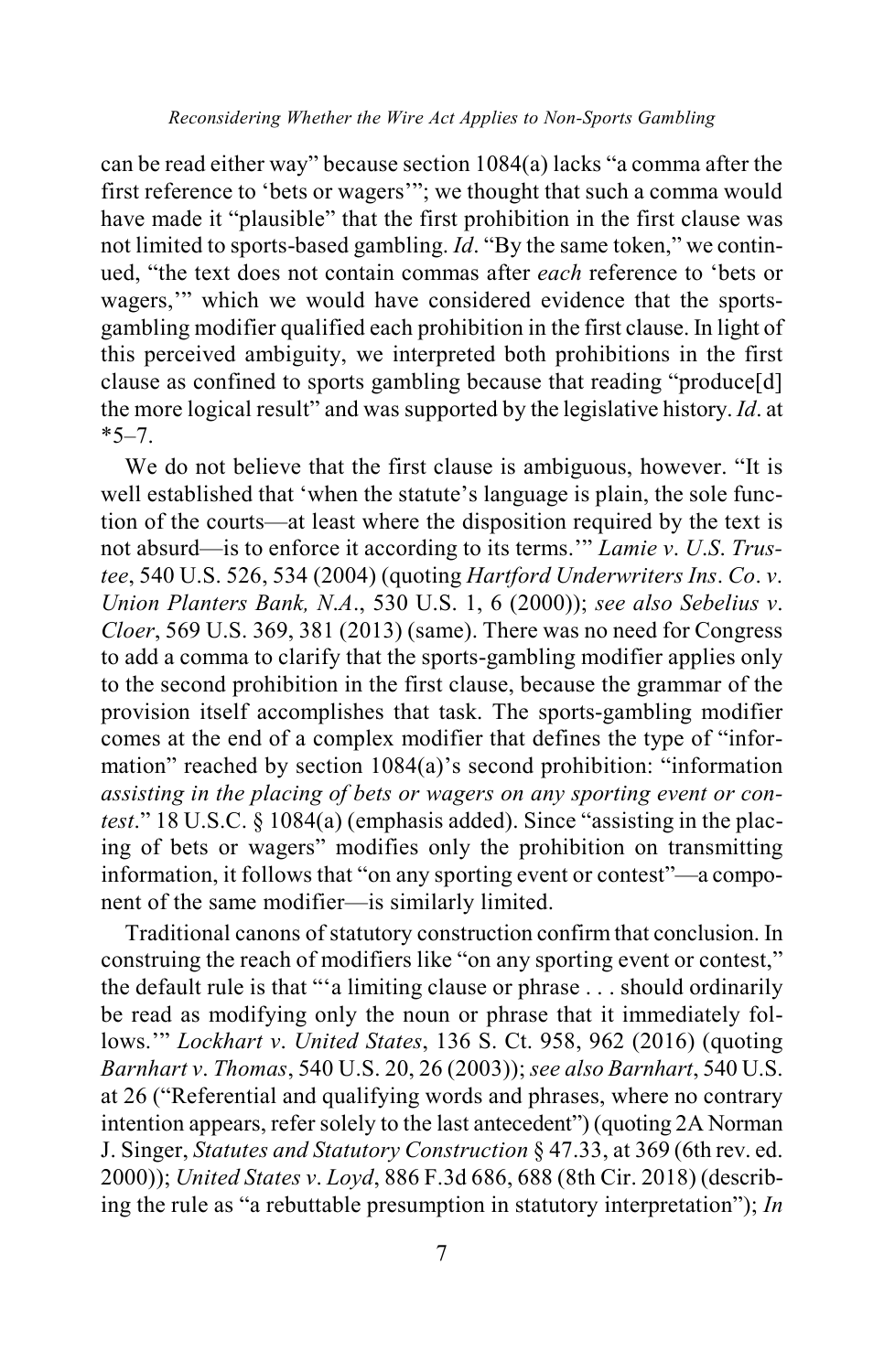*re Sanders*, 551 F.3d 397, 399 (6th Cir. 2008) (similar). That rule, the "last-antecedent rule," "reflects the basic intuition that when a modifier appears at the end of a list, it is easier to apply that modifier only to the item directly before it." *Lockhart*, 136 S. Ct. at 963; *see also* Antonin Scalia & Bryan A. Garner, *Reading Law: The Interpretation of Legal Texts* 152 (2012) ("Scalia & Garner").<sup>[10](#page-7-0)</sup>

In *Lockhart*, for example, the Court applied this rule to a statute that subjected a criminal defendant to increased penalties if the defendant had "'a prior conviction . . . under the laws of any State relating to aggravated sexual abuse, sexual abuse, or abusive sexual conduct involving a minor or ward.'" 136 S. Ct. at 962 (quoting 18 U.S.C. § 2252(b)(2)). The Court held that the phrase "involving a minor or ward" modified only the one item on this list that immediately preceded it. *Id*. at 961. Similarly, in *Barnhart*, the Court considered the meaning of a statutory reference to circumstances in which someone "'is not only unable to do his previous work but cannot, considering his age, education, and work experience, engage in any other kind of substantial gainful work which exists in the national economy.'" 540 U.S. at 23 (quoting 42 U.S.C. § 423(d)(2)(A)). The Court applied the rule of the last antecedent to conclude that the qualifier "which exists in the national economy" could reasonably be read to modify only its closest referent: "any other kind of substantial gainful work." *Id*. at 26. And in *Loyd*, the Eighth Circuit applied the lastantecedent rule to a statute that made a mandatory minimum sentence applicable to anyone with a prior conviction under enumerated federal laws "'or under the laws of any State relating to'" certain types of sexual misconduct. 886 F.3d at 687 (quoting 18 U.S.C. § 2251(e)). The court held that the sexual misconduct language "modifies only the phrase that immediately precedes it: 'the laws of any State.'" *Id*. at 688 (quoting 18 U.S.C. § 2251(e)). As in the examples discussed in those cases, the Wire Act's reference to gambling "on any sporting event or contest" modifies only the phrase it immediately follows: "information assisting in the placing of bets or wagers."

We have considered whether the series-qualifier rule might rebut the last-antecedent presumption. The series-qualifier rule provides that a modifying phrase used to qualify one element of a list of nouns or verbs

<span id="page-7-0"></span><sup>&</sup>lt;sup>10</sup> Courts commonly refer to this canon as the "last-antecedent rule," although the more precise term where, as here, the modifier is an adjectival or adverbial phrase is the "nearest reasonable referent" canon. Scalia & Garner at 152–53.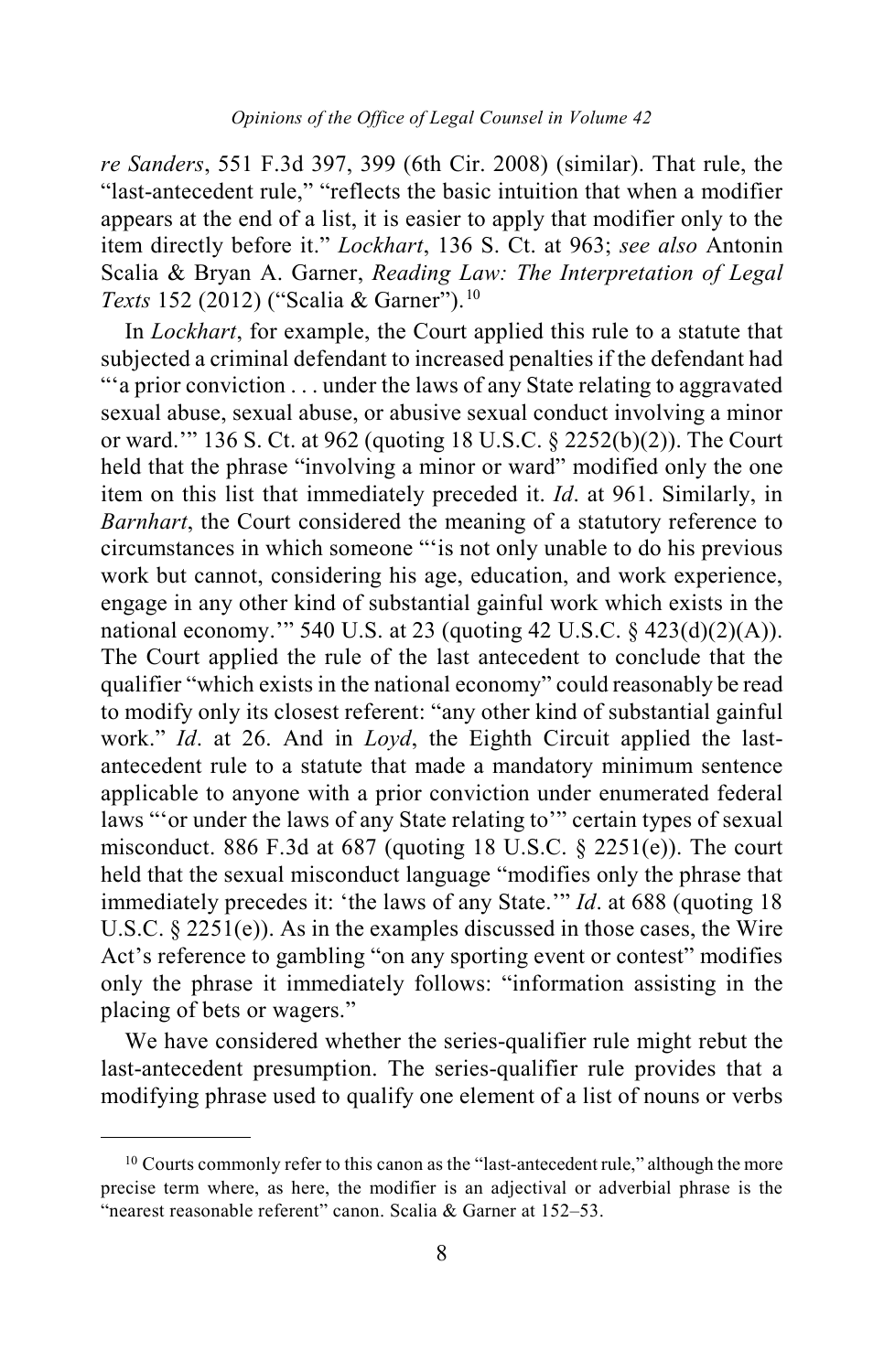may sweep beyond the nearest referent if the list "contain[s] items that readers are used to seeing listed together or a concluding modifier that readers are accustomed to applying to each of them." *Lockhart*, 136 S. Ct. at 963. Importantly, that principle is generally limited to lists of items that are "simple and parallel without unexpected internal modifiers or structure." *Id*.; *see* Scalia & Garner at 147 (canon applies where "there is a straightforward, parallel construction that involves all nouns or verbs in a series"). The series-qualifier rule thus may support applying a modifier beyond its nearest referent and across multiple, simple, parallel phrases.

But the structure of section 1084(a)'s first clause is not straightforward. The sports-gambling modifier is embedded within a longer modifier: "assisting in the placing of bets or wagers on any sporting event or contest." Reading "on any sporting event or contest" alone to carry backward to modify the prohibition on "bets or wagers" would "take[] more than a little mental energy" and be a "heavy lift." *Lockhart*, 136 S. Ct. at 963 (rejecting the applicability of the series-qualifier rule to the phrase "aggravated sexual abuse, sexual abuse, or abusive sexual conduct involving a minor or ward"). Nor is there any other textual evidence that would justify departing from the usual presumption that modifiers apply only to their closest referents. *See United States v*. *Hayes*, 555 U.S. 415, 425 (2009) (declining to apply that rule because it would introduce superfluity and would require accepting the ungrammatical premises "that Congress employed the singular 'element' to encompass two distinct concepts, and that it adopted the awkward construction 'commi[t]' a 'use'"); *see also Paroline v*. *United States*, 572 U.S. 434, 447 (2014) (declining to apply the rule of the last antecedent because it was overcome by other indicia of meaning). We therefore do not believe that the series-qualifier rule warrants extending the sport-gambling modifier across both prohibitions in the first clause.

This conclusion is confirmed by comparing the structure of the sportsgambling modifier with other phrases in section 1084(a)'s first clause that do apply across multiple phrases. For instance, in speaking of "information assisting in the placing of *bets or wagers* on any sporting event or contest" (emphasis added), Congress employed a structure making clear that both "bets" and "wagers" were modified by the phrases that come before and after those items. "Bets" and "wagers" are two like items in the series, and it is straightforward to modify them with the phrases that immediately precede ("information assisting in the placing of") and follow ("on any sporting event or contest") those terms. Applying the last-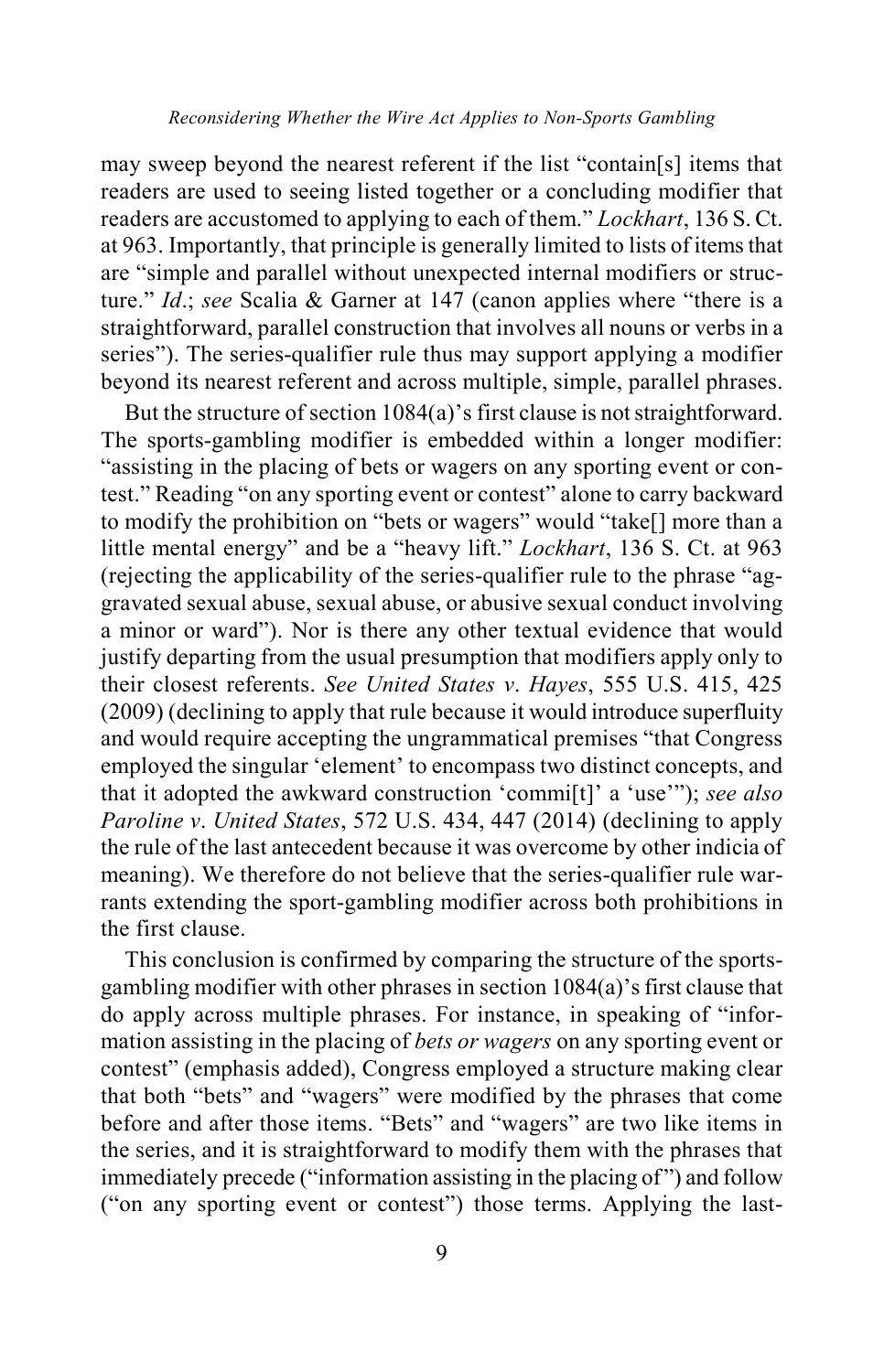antecedent rule so that the prohibition would instead cover "information assisting in the placement of bets" and "wagers on sporting events or contests" would also introduce superfluity, since section 1084(a)'s first prohibition already extends to wire transmissions of "bets or wagers." To take another example, the phrase "sporting event or contest" is a textbook example of a simple, parallel structure where "sporting" modifies both "event" and "contest." *See* Scalia & Garner at 147–48 (providing similar examples and citing authorities); *cf*. 2011 Opinion, 35 Op. O.L.C. \_\_, at \*12 n.11 (concluding the same, although for different reasons). In contrast with such simple constructions, the sports-gambling modifier is embedded in a more complex structure that does not easily allow that modifier to extend beyond its immediate referent.

Section 1084(a) similarly limits both prohibitions in the first clause to interstate wire transmissions. Congress prefaced both prohibitions with the phrase "*for the transmission in interstate or foreign commerce of* bets or wagers or information assisting in the placing of bets or wagers on any sporting event or contest." 18 U.S.C. § 1084(a) (emphasis added). In context, the "transmission" must be "of" what is mentioned in the following phrase. By placing the interstate-commerce requirement before the word "of," Congress made clear that the entire phrase preceding "of"— "the transmission in interstate or foreign commerce"—would apply to the first two prohibitions. Otherwise, the second prohibition would be missing a preposition: "for the transmission . . . information assisting in the placing of bets or wagers on any sporting event or contest." But there are no similar indicators that would support rebutting the last-antecedent presumption and applying the sports-gambling modifier to the first prohibition.

The road not taken is also illuminating. Simply by adding two commas, Congress could have unambiguously extended both prohibitions in the first clause to sports-related gambling: "for the transmission in interstate or foreign commerce of bets or wagers[,] or information assisting in the placing of bets or wagers[,] on any sporting event or contest." *See* 2011 Opinion, 35 Op. O.L.C. \_\_, at \*5 (recognizing that if the text contained "commas after *each* reference to 'bets or wagers,'" it would have made the opinion's interpretation "much more certain"). Congress "could have easily" crafted text that would have carried that meaning, but did not. *Marx v*. *Gen*. *Revenue Corp*., 568 U.S. 371, 384 (2013). The absence of these commas is particularly significant because it leaves "nothing in the statute to rebut the last-antecedent presumption." *In re Sanders*, 551 F.3d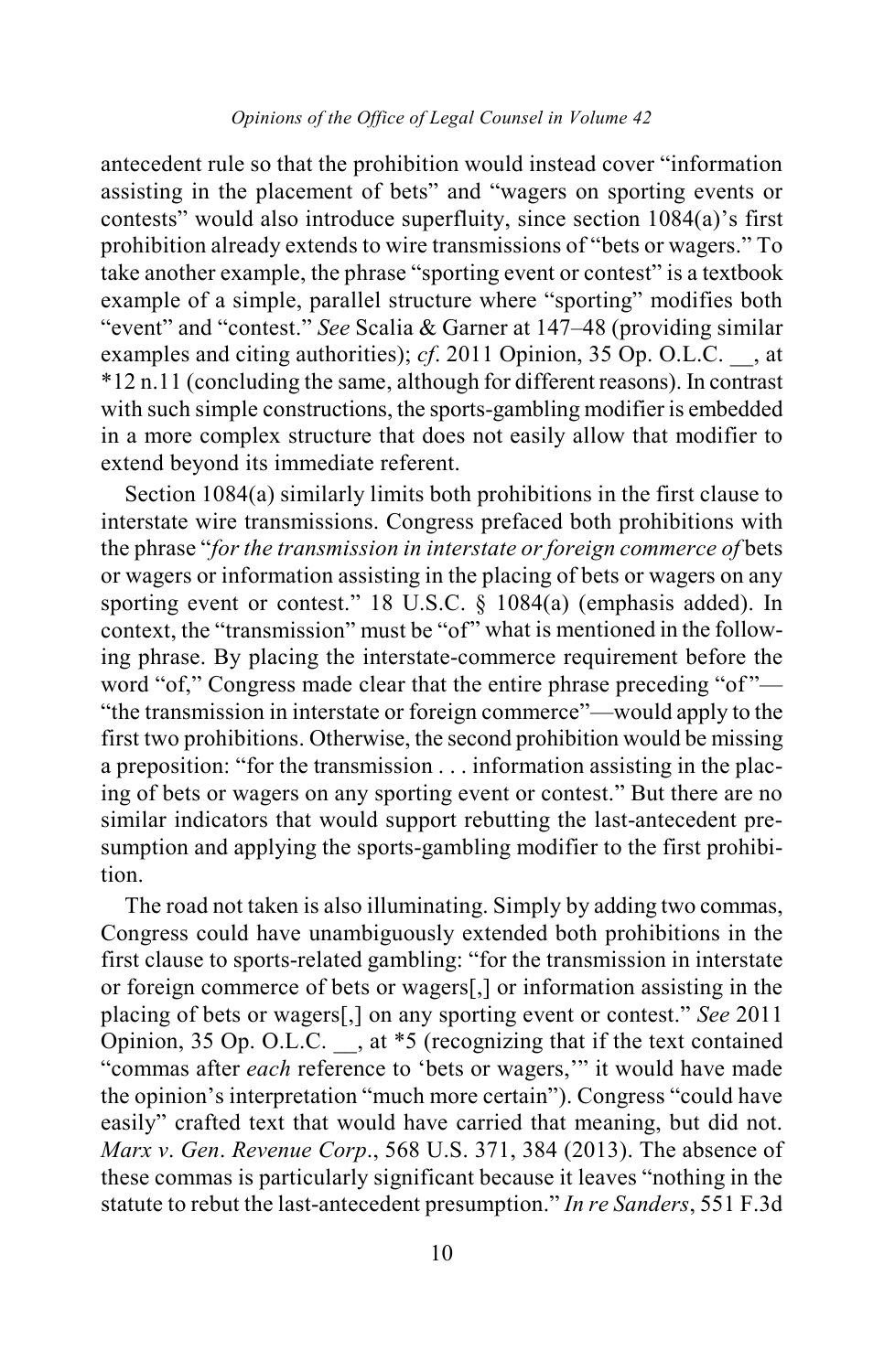at 400. Because "Congress no doubt could have worked around this grammatical rule had it wished . . . we see nothing in the section to justify dispensing with this default rule of interpretation." *Id*. The sportsgambling modifier therefore does not limit the first prohibition of section 1084(a)'s first clause, which makes it a crime to transmit "bets or wagers," including those unrelated to sports gambling.

#### **B.**

We likewise conclude that section 1084(a)'s second clause is not limited to sports gambling. The second clause prohibits the use of a wire communication facility "for the transmission of a wire communication which entitles the recipient to receive money or credit as a result of bets or wagers, or for information assisting in the placing of bets or wagers." 18 U.S.C. § 1084(a). That clause, on its face, applies to bets or wagers of any kind, even those unrelated to sports.

We do not think it tenable to read into the second clause the qualifier "on any sporting event or contest" that appears in the first clause. Carrying that qualifier forward to the second clause is even less textually plausible than carrying it backward to the first prohibition of the first clause. As a matter of basic grammar, section 1084(a)'s first clause is distinct from the second clause; the two clauses are separated not only by a comma, but also by an introductory determiner that repeats the beginning of the first clause ("for the transmission of "). There is no reference to "any sporting event or contest" in that clause and no apparent textual reason why the modifier in the first clause would extend to the second clause.

Nor does any canon of construction support reading the sportsgambling modifier transitively across the two clauses. As our analysis of the first clause demonstrates, the series-qualifier principle would appear the most natural candidate to justify such a reading. But here, the sportsgambling modifier appears after the second of four statutory prohibitions. It would take a considerable leap for the reader to carry that modifier both backward to the first prohibition of the first clause, then forward across the entire second clause. *See, e*.*g*., *United States v*. *Lockhart*, 749 F.3d 148, 152–53 (2d Cir. 2014) ("[T]his is not the prototypical situation in which the series qualifier canon is applied, since . . . the modifier does not end the list in its entirety."), *aff'd*, 136 S. Ct. 958 (2016); *Wong v*. *Minn*. *Dep't of Human Servs*., 820 F.3d 922, 928 (8th Cir. 2016) ("[T]he seriesqualifier canon generally applies when a modifier precedes or follows a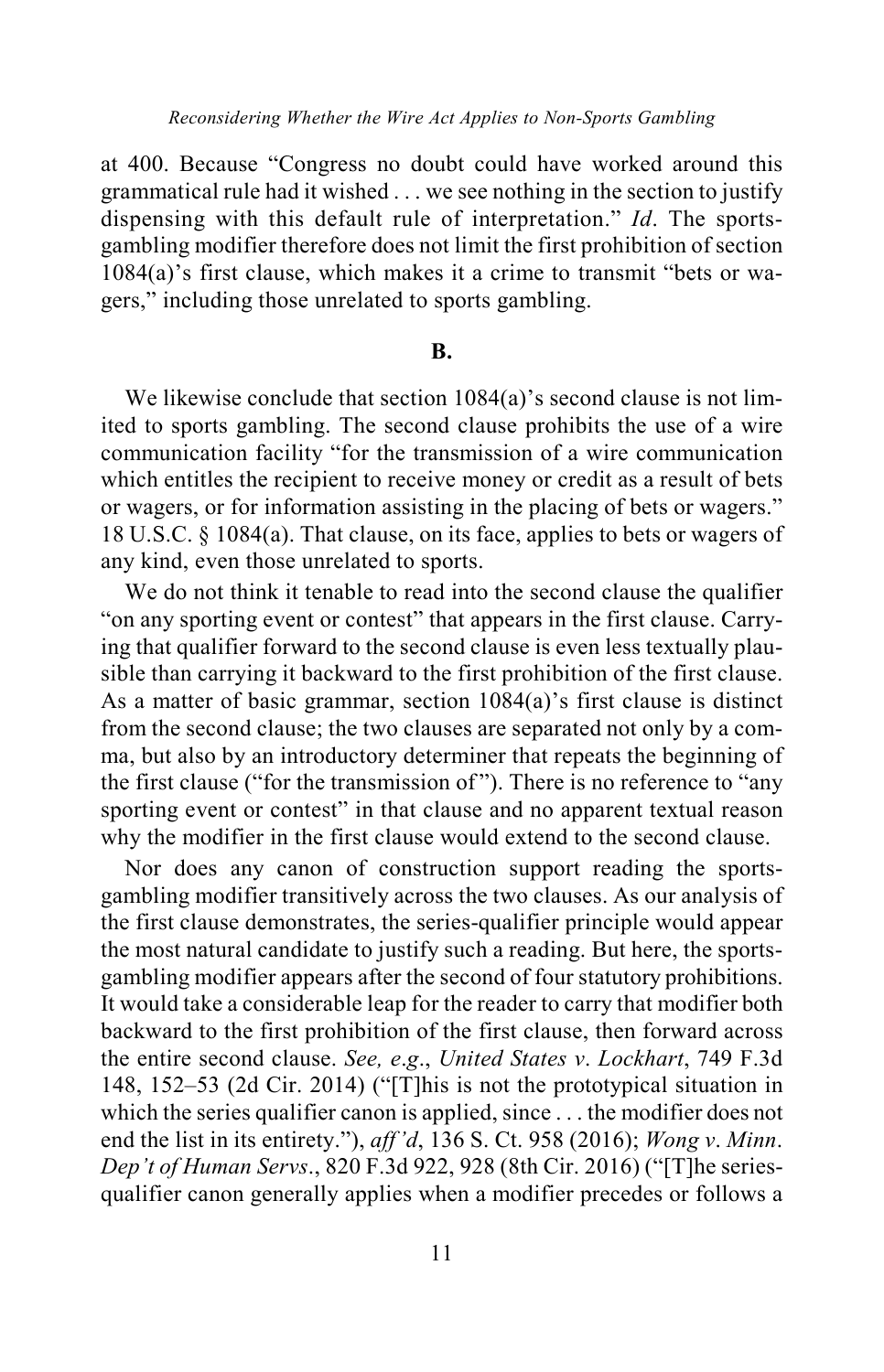list, not when the modifier appears in the middle."); *cf*. *Koons Buick Pontiac GMC, Inc*. *v*. *Nigh*, 543 U.S. 50, 61–62 (2004) (applying a qualifier at the end of the second item on a list to the first item as well, based in part on specific textual evidence that the second item modified the first item).

Other portions of the Wire Act support this reading. Section 1084(b) uses the phrase "sporting event[s] or contest[s]" three times to define the scope of exceptions to section 1084(a)'s prohibitions. Subsection (b) exempts the transmission "of information for use in news reporting of *sporting events or contests*," then exempts "the transmission of information assisting in the placing of bets or wagers on *a sporting event or contest* from a State or foreign country where betting on that *sporting event or contest* is legal into a State or foreign country in which such betting is legal" (emphases added). That language illustrates that Congress repeated the sports-gambling modifier when applying that term beyond its nearest, and most natural, referent. "When Congress includes particular language in one section of a statute but omits it in another," we presume "that Congress intended a difference in meaning." *Digital Realty Tr*.*, Inc*. *v*. *Somers*, 138 S. Ct. 767, 777 (2018) (quoting *Loughrin v*. *United States*, 134 S. Ct. 2384, 2390 (2014) (internal quotation marks and alteration omitted)); *Rubin v*. *Islamic Republic of Iran*, 138 S. Ct. 816, 826 (2018) (rejecting a proposed reading of a statutory provision on the ground that if Congress wanted the provision to have the claimed effect "it knew how to say so").

By contrast, section 1084(d) creates a notice-and-disconnect regime for common carriers, which must discontinue services to subscribers upon notice that the subscribers are using, or will use, their facilities "for the purpose of transmitting or receiving gambling information in interstate or foreign commerce in violation of Federal, State or local law." Section 1084(d), however, contains none of the sports-gambling qualifiers that appear in section 1084(a) or (b), and section 1084(d) contains no indication that it is limited to gambling information involving sporting events or contests. The absence of that modifier in section 1084(d) was presumably intentional. We thus cannot regard Congress's decision to omit the modifier from the second clause of section 1084(a) as an accident.

Our 2011 Opinion concluded that the sports-gambling modifier applied to section 1084(a)'s second clause, reasoning that Congress had used "shortened phrases in the second clause to refer back to terms spelled out more completely in the first clause." 35 Op. O.L.C. , at \*7. We ob-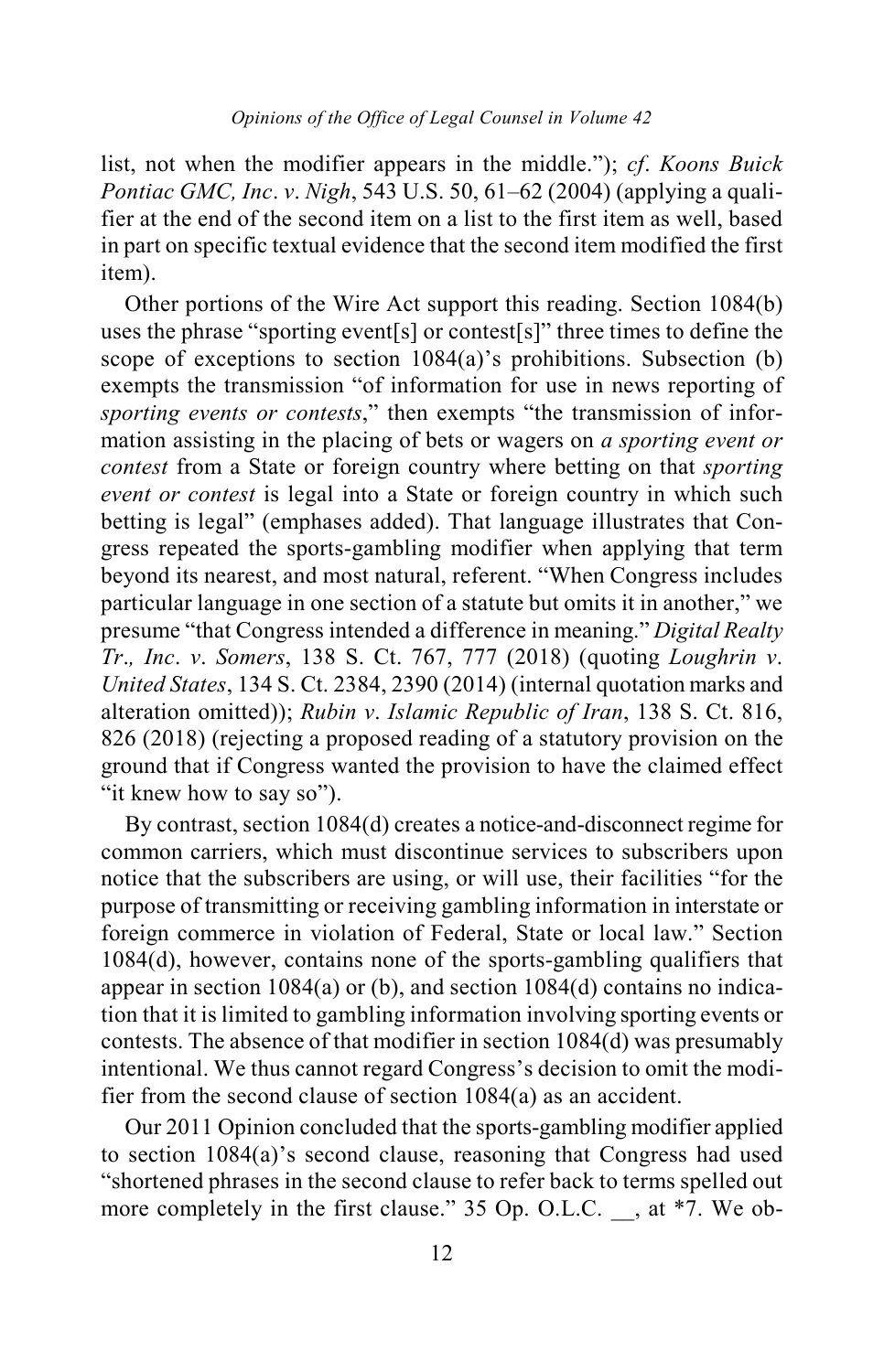served that the first clause prohibits the use of a wire communication facility for "the transmission *in interstate or foreign commerce*" of the prohibited bets or information, but that the second clause prohibits the use of the facility just for "the transmission of a wire communication" without repeating again the words "in interstate or foreign commerce." *Id*. Citing the views of the Criminal Division and the legislative history, we concluded that Congress "presumably intended *all* the prohibitions in the Wire Act, including those in the second clause, to be limited to interstate or foreign (as opposed to intrastate) wire communications." *Id*. Because the interstate-commerce qualifier could apply to both clauses, we concluded that the second clause used the phrase "for the transmission of a wire communication" as shorthand for both the interstate-commerce modifier and the sports-gambling modifier. *Id*.

We disagree with this inference, however, because the interstatecommerce modifier and the sports-gambling modifier are not parallel phrases. Within the grammar of the statute, the interstate-commerce element reaches beyond its nearest referent to modify at least the second prohibition as well as the first. *See* 18 U.S.C. § 1084(a) ("for the transmission *in interstate or foreign commerce of* bets or wagers *or* information assisting in the placing of bets or wagers") (emphases added). Both prohibitions are tied by prepositional phrases to the "transmission in interstate or foreign commerce." By contrast, there is no similar textual indication that the sports-gambling modifier ranges beyond its nearest referent: "information assisting in the placing of bets or wagers." In addition, the interstate-commerce modifier appears at the beginning of a list of four prohibitions, and so there is precedent to support carrying the modifier forward to modify the prohibitions in the second clause. *See United States v*. *Bass*, 404 U.S. 336, 339–40 (1971) ("Since 'in commerce or affecting commerce' undeniably applies to at least one antecedent, and since it makes sense with all three, the more plausible construction here is that it in fact applies to all three."). By contrast, the sports-gambling modifier appears midway through the list, which does not support the shorthand reference suggested by our 2011 Opinion. In view of these textual differences, we do not believe that the interstate-commerce modifier helps us to interpret the sports-gambling modifier. If anything, the textual differences underscore why the sports-gambling modifier does not apply across the statute.

In sum, the linguistic maneuvers that are necessary to conclude that the sports-gambling modifier sweeps both backwards and forwards to reach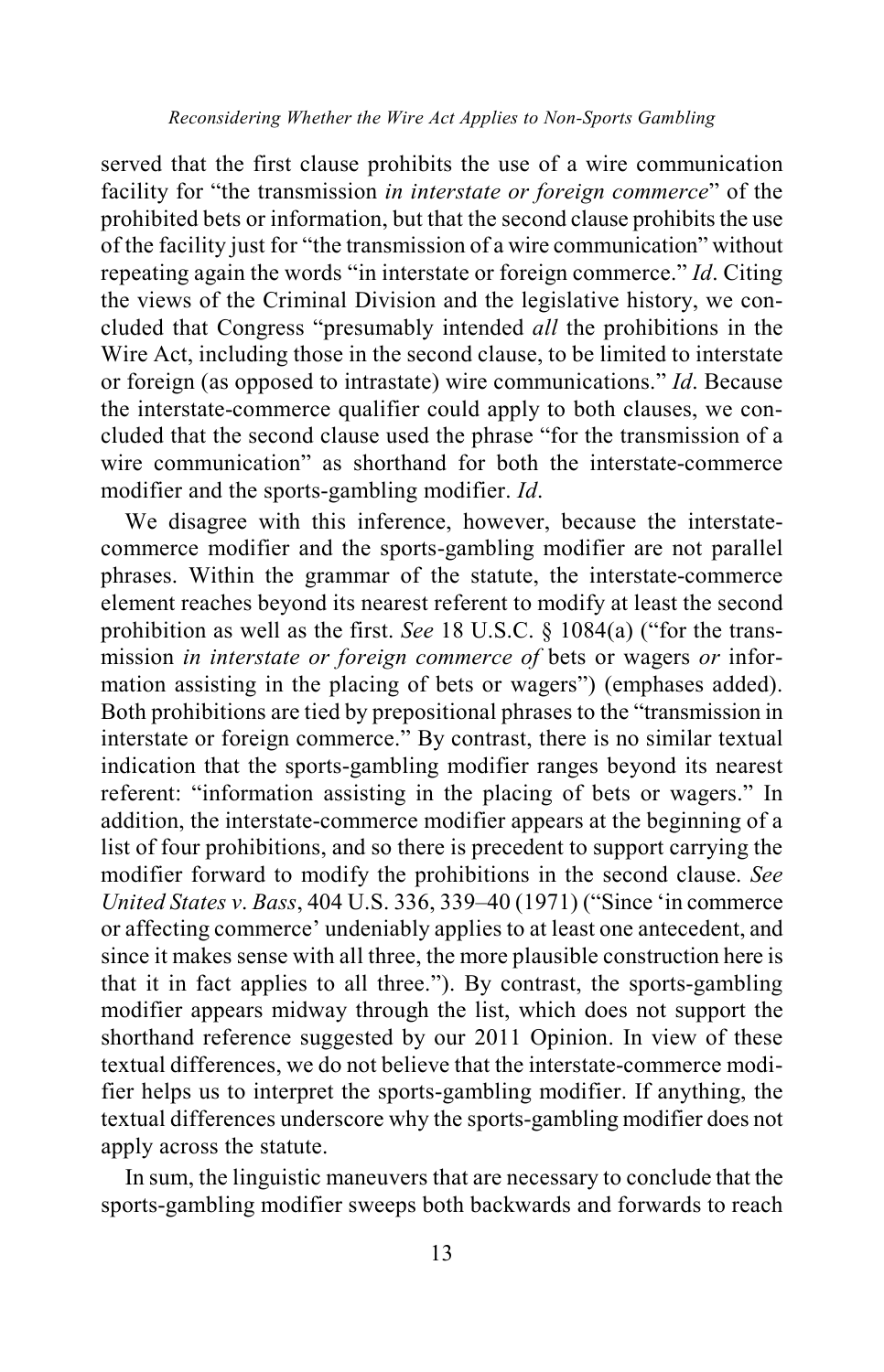all four of section  $1084(a)$ 's prohibitions are too much for the statutory text to bear. *See Lockhart*, 749 F.3d at 152–53; *Wong*, 820 F.3d at 928. For these reasons, we conclude that the phrase "on any sporting event or contest" does not extend beyond the second prohibition in section 1084(a)'s first clause to qualify section 1084(a)'s second clause.

### **C.**

Having concluded the text was ambiguous, our 2011 Opinion reasoned that reading the Wire Act's prohibitions as limited to sports gambling "produce[d] the more logical result." 35 Op. O.L.C. \_\_, at \*5; *see also id*. at \*7 (applying the sports-gambling modifier across all four prohibitions "made[] functional sense of the statute"). We found it "difficult to discern why Congress, having forbidden the transmission of *all* kinds of bets or wagers, would have wanted to prohibit only the transmission of information assisting in bets or wagers concerning sports." *Id*. at \*5. There is a logic to this reasoning, but unlike the 2011 Opinion, we view the statutory language as plain, and, absent a patent absurdity, we must apply the statute as written. *See Dunn v*. *CFTC*, 519 U.S. 465, 470 (1997).

We do not think that applying the Wire Act as written would result in an interpretation "where it is quite impossible that Congress could have intended the result . . . and where the alleged absurdity is so clear as to be most obvious to most anyone." *Pub*. *Citizen v*. *U*.*S*. *Dep't of Justice*, 491 U.S. 440, 470–71 (1989) (Kennedy, J., concurring in judgment); *see*  Scalia & Garner at 237 ("The absurdity must consist of a disposition that no reasonable person could intend."). Congress may well have had reasons to target the transmission of information assisting in sports gambling. Unlike lotteries, numbers games, or other kinds of non-sports gambling, sports gambling has long depended on the real-time transmission of information like point spreads, odds, or the results of horse races. Indeed, in concluding that the Wire Act was limited to sports gambling, our 2011 Opinion quoted the legislative history in which Senator Eastland, the Chairman of the Judiciary Committee, emphasized that illegal bookmaking required the use of the wires, because bookmakers and betters needed real-time results of horse "races at about 20 major racetracks throughout the country." 35 Op. O.L.C.  $\phantom{0}$ , at  $*9$  (quoting 107 Cong. Rec. 13,901) (1961)). Moreover, Congress might have been worried that an unfocused prohibition on transmitting any information that "assisted" in any sort of gambling whatsoever would criminalize a range of speech-related con-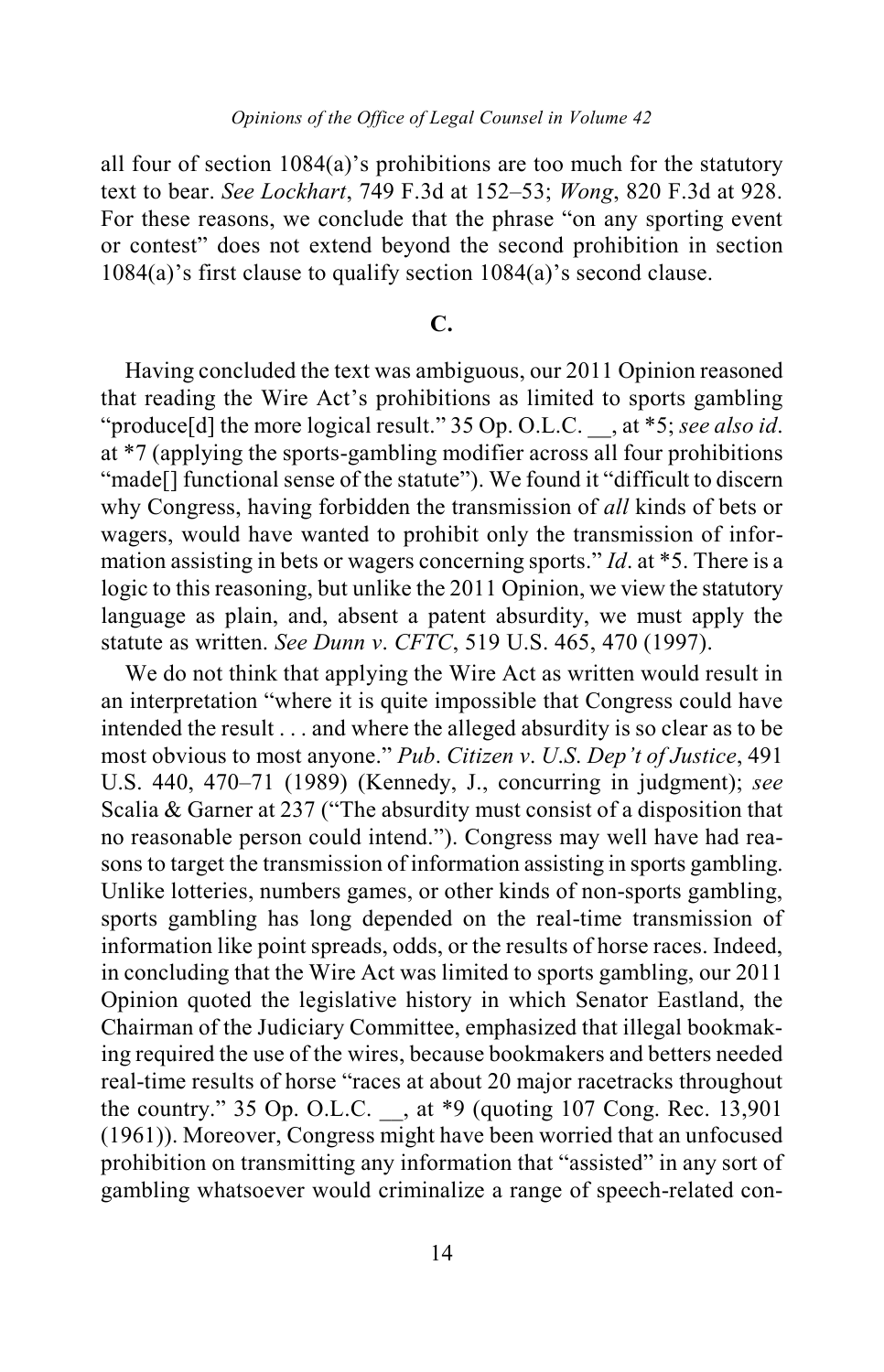duct—concerns that Congress evidently had in mind when it narrowed section 1084(a)'s prohibitions by excepting transmissions made "for use in news reporting of sporting events or contests." 18 U.S.C. § 1084(b). We need not speculate further. It is sufficient that Congress targeted the transmission of information assisting in sports gambling in the text, and that applying the Wire Act as written does not produce an obviously absurd result.

In our 2011 Opinion, we found it improbable that Congress would have failed to prohibit "the transmission of information assisting in the placing of bets or wagers on non-sporting events," but then, in section 1084(a)'s second clause, prohibited transmissions "entitling the recipient to receive money or credit for the provision of information assisting in the placing of those lawfully-transmitted bets." 35 Op. O.L.C. , at \*8.<sup>[11](#page-14-0)</sup> But improbable is not absurd, and that anomaly largely falls away if, as we have concluded, transmitting bets or wagers of any kind is indeed unlawful under section 1084(a)'s first clause. *See supra* Part II.A. It was not absurd for Congress to supplement a broad prohibition on transmitting information that assists sports gambling in the first clause with another prohibition on a particular species of transmissions concerning all forms of gambling: those that entitle a recipient to money or credit for information that assists in the placing of unlawfully transmitted bets and wagers. Even if these prohibitions were anomalous, however, that result would simply reflect the statutory text. It is the job of the Executive to faithfully execute those words, and that of Congress to fix or improve those laws as it sees fit. *See Exxon Mobil Corp*. *v*. *Allapattah Servs*., 545 U.S. 546, 565 (2005) (If there is an "unintentional drafting gap," "it is up to Congress rather than the courts to fix it. The omission may seem odd, but it is not absurd.").

Our 2011 Opinion also relied heavily upon the legislative history of the 1961 Wire Act. Citing the many references in the legislative history to sports gambling and the dearth of references to other forms of gambling,

<span id="page-14-0"></span> $11$  Similar results would follow even if section  $1084(a)$  were limited to sports gambling. If it were so limited, section 1084(a)'s first clause would allow people to relay sports bets and wagers so long as they did not use the wires to do so—yet the second clause would prohibit wire transmissions entitling the recipients to receive money or credit for those bets and wagers. The primary conduct of betting would not be prohibited under the Wire Act, yet the wire transmission entitling the bettor to payment would be a criminal offense under that statute.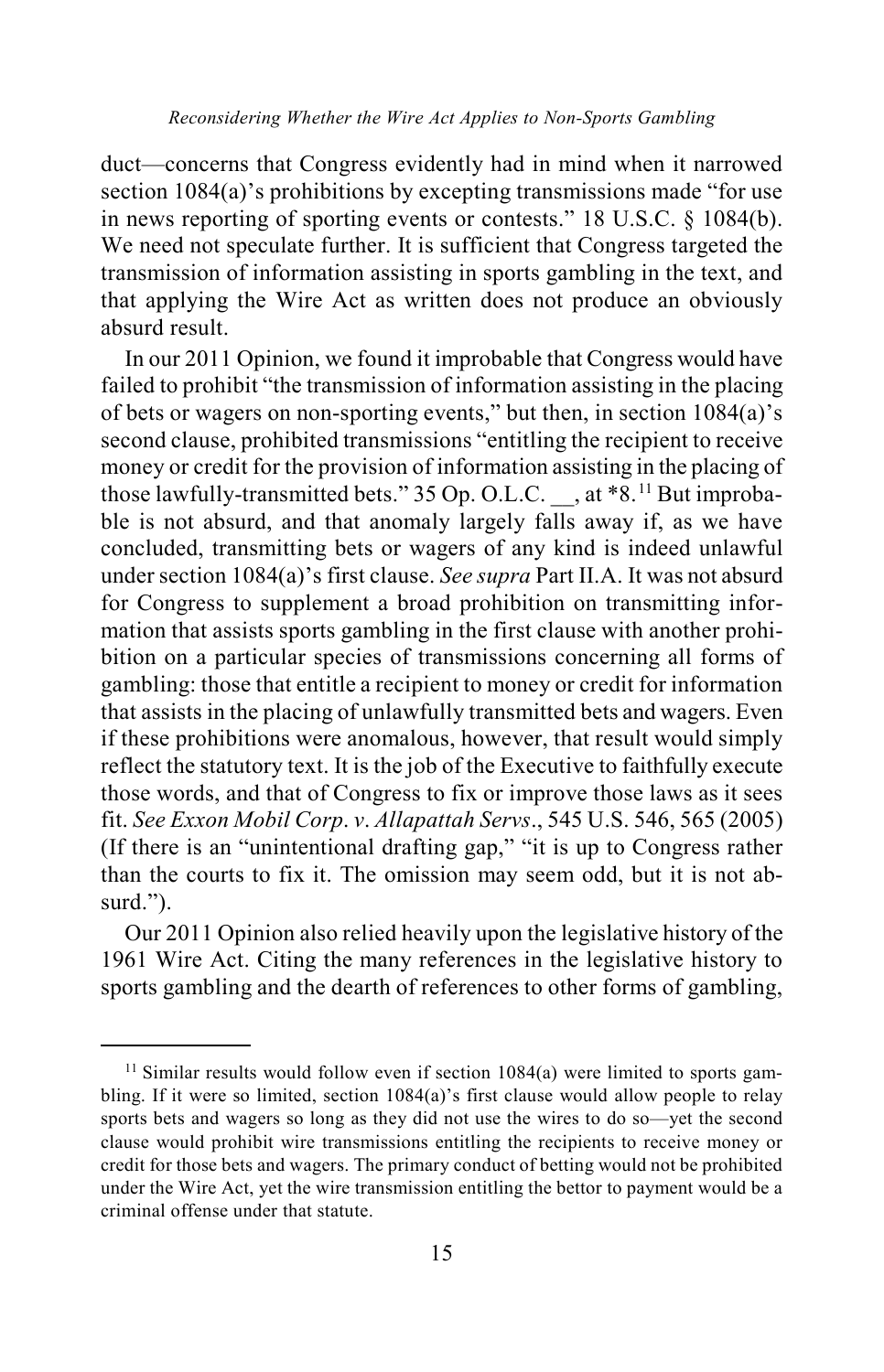the opinion concluded that "Congress's overriding goal in the Act was to stop the use of wire communications for sports gambling in particular." 35 Op. O.L.C. \_\_, at \*8; *see id*. at \*8–10. That may well have been true. But "statutory prohibitions often go beyond the principal evil to cover reasonably comparable evils, and it is ultimately the provisions of our laws rather than the principal concerns of our legislators by which we are governed." *Oncale v*. *Sundowner Offshore Servs*.*, Inc*., 523 U.S. 75, 79 (1998); *see also Encino Motorcars, LLC v*. *Navarro*, 138 S. Ct. 1134, 1142, 1143 (2018) (declining to attach significance to the fact that the legislative history of the Fair Labor Standards Act "discusses 'automobile salesmen, partsmen, and mechanics' but never discusses service advisors," because "[e]ven if Congress did not foresee all of the applications of the statute, that is no reason not to give the statutory text a fair reading").

Our 2011 Opinion also emphasized the drafting history of the Wire Act. As we explained it, an earlier draft of the bill was unequivocally limited to sports gambling. When the Senate Judiciary Committee substantially redrafted the provision to change it to its current form, the Committee removed the commas that had so clearly limited the initial prohibitions to sporting events and contests. Our 2011 Opinion could not identify evidence in the legislative history that when Congress reworked the provision, it intended "to expand dramatically the scope of prohibited transmissions from 'bets or wagers . . . on any sporting event or contest' to *all*  'bets or wagers,' or to introduce a counterintuitive disparity between the scope of the statute's" different prohibitions. 35 Op. O.L.C. \_\_, at \*6. The committee reports, for instance, did not suggest that these changes dramatically expanded the Wire Act's coverage. Given that such substantial changes "would have significantly altered the scope of the statute," our 2011 Opinion read the "absence of comment" to be significant. *Id*. at \*7.

But we do not share the 2011 Opinion's confidence that silence in the legislative history on those revisions is so probative. As the Supreme Court recently observed, "if the text is ambiguous, silence in the legislative history cannot lend any clarity," and "if the text is clear, it needs no repetition in the legislative history." *Encino Motorcars*, 138 S. Ct. at 1143; *see also Avco Corp*. *v*. *U*.*S*. *Dep't of Justice*, 884 F.2d 621, 625 (D.C. Cir. 1989) ("[S]ilence in legislative history is almost invariably ambiguous. If a statute is plain in its words, the silence may simply mean that no one in Congress saw any reason to restate the obvious."). Here, the text is clear, and thus, even if so inclined, we would not have a justifica-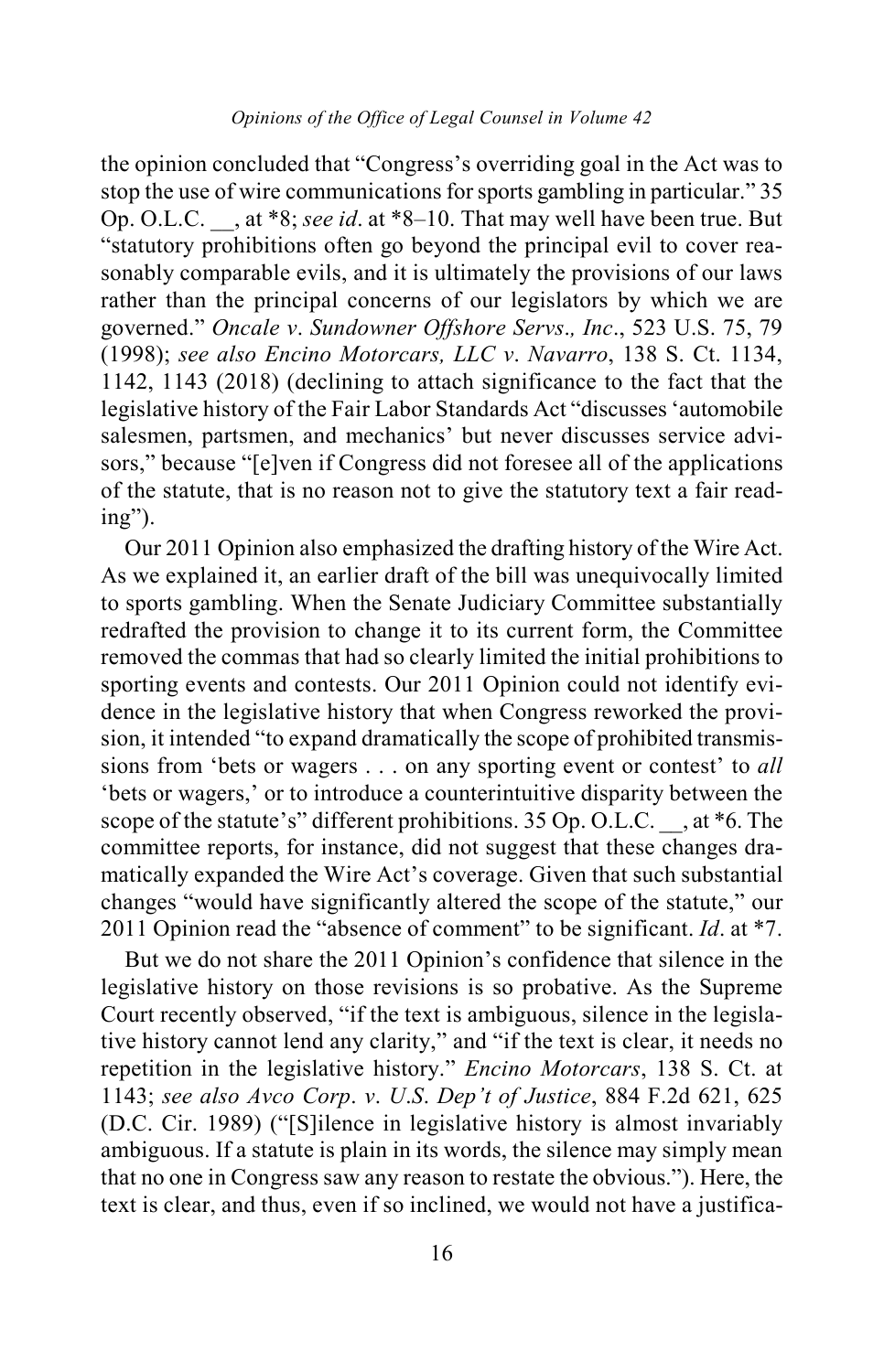tion for delving into the Congressional Record to ascertain what individual Members of Congress may have thought at the time. It is the words of the statute that the President signs into law, and in so doing, "it is not to be supposed that . . . the President endorses the whole Congressional Record." *Schwegmann Bros*. *v*. *Calvert Distillers Corp*., 341 U.S. 384, 396 (1951) (Jackson, J., concurring). As the Supreme Court recently emphasized, "'[i]t is the business of Congress to sum up its own debates in its legislation,' and once it enacts a statute, 'we do not inquire what the legislature meant; we ask only what the statute means.'" *Epic Sys*. *Corp*. *v*. *Lewis*, 138 S. Ct. 1612, 1631 (2018) (quoting *Schwegmann Bros*., 341 U.S. at 396 (Jackson, J., concurring) (some internal quotation marks omitted)). Congress left the authoritative record of its deliberations in the text of the statute, and we rely solely upon its plain meaning to govern our interpretation here.<sup>[12](#page-16-0)</sup>

#### **III.**

In view of our conclusion that the Wire Act applies to non-sports gambling, the Criminal Division has asked us to revisit the question that our 2011 Opinion did not need to answer, namely whether the 2006 enactment

<span id="page-16-0"></span> $12$  Even if we were to consider the legislative history, there are multiple inferences one could reasonably draw from the progression of the legislation through Congress. The 2011 Opinion quoted concerns expressed by Senator Kefauver (the leader of the Senate's 1950s investigation into organized crime), who pressed a Department of Justice witness on why the draft Wire Act did not reach numbers games and other forms of non-sportsbased gambling. 35 Op. O.L.C. , at \*10 n.7. Shortly after that hearing, the Judiciary Committee added the new language to change the prohibitions of the bill to their enacted form; in so doing, it removed the commas that had limited the draft prohibitions to sporting events and contests. Our 2011 Opinion concluded from this chain of events that Congress did not intend that change to extend the Wire Act's prohibitions to non-sports gambling. *Id*. at \*6–7. But one might just as well speculate that the Judiciary Committee made such changes to respond to Senator Kefauver's urging that the Wire Act reach nonsports gambling. Here then, as in other instances, the legislative record provides grounds for alternative interpretations of what the Members may have intended. *See Exxon Mobil*, 545 U.S. at 568 (The "investigation of legislative history has a tendency to become, to borrow Judge Leventhal's memorable phrase, an exercise in 'looking over a crowd and picking out your friends.'" (quoting Patricia Wald, *Some Observations on the Use of Legislative History in the 1981 Supreme Court Term*, 68 Iowa L. Rev. 195, 214 (1983)); *see also* Scalia & Garner at 377 ("With major legislation, the legislative history has something for everyone."). Rather than relying upon suppositions concerning Members' intent, however, we view the relevant record to be the unambiguous words of the statute.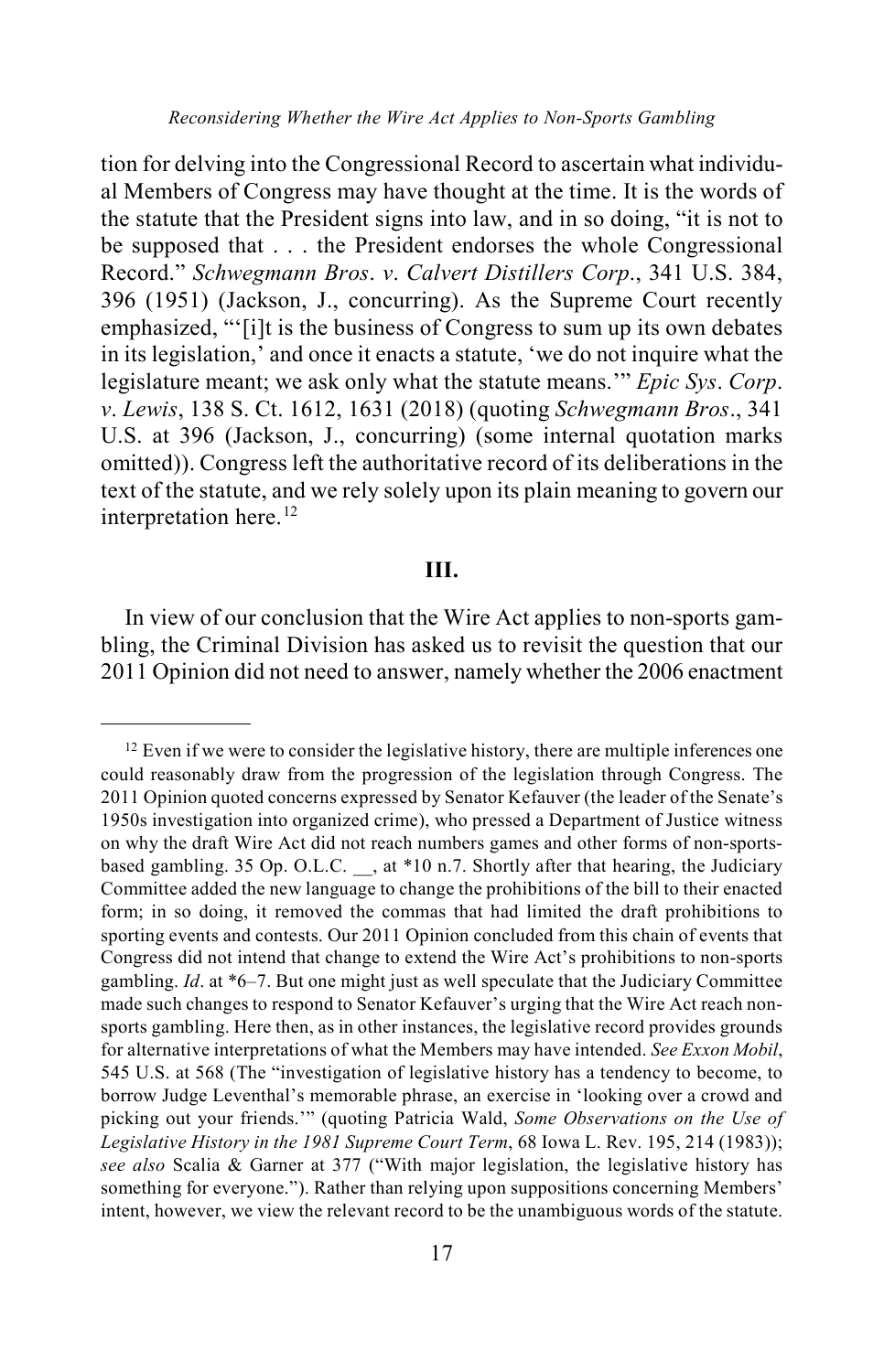of UIGEA modifies the scope of the Wire Act. *See* Memorandum for John P. Cronan, Principal Deputy Assistant Attorney General, Criminal Division, from David C. Rybicki, Deputy Assistant Attorney General, Criminal Division, *Re: The Interaction Between UIGEA and the Wire Act* at 2 (Aug. 28, 2018). Specifically, the Criminal Division has asked whether, in excluding certain activities from UIGEA's definition of "unlawful Internet gambling," UIGEA excludes those same activities from the prohibitions under other federal gambling laws. *Id*. We conclude that it does not.

Congress enacted UIGEA to strengthen the enforcement of existing prohibitions against illegal gambling on the Internet. 31 U.S.C. § 5361(4). UIGEA prohibits anyone "engaged in the business of betting or wagering" from "knowingly accept[ing]" various kinds of payments "in connection with the participation of another person in unlawful Internet gambling." *Id.* § 5363. UIGEA defines "unlawful Internet gambling" as follows:

IN GENERAL.—The term "unlawful Internet gambling" means to place, receive, or otherwise knowingly transmit a bet or wager by any means which involves the use, at least in part, of the Internet where such bet or wager is unlawful under any applicable Federal or State law in the State or Tribal lands in which the bet or wager is initiated, received, or otherwise made.

*Id.* § 5362(10)(A). That term, however, "does not include" certain enumerated activities. *Id*. § 5362 (10)(B)–(D). For instance, UIGEA excludes from coverage certain bets or wagers that are "initiated and received or otherwise made exclusively within a single State" and done so in accordance with the laws of such State, even if the routing of those wire transmissions was done in a manner that involved interstate commerce. *Id*.  $§$  5362(10)(B).

UIGEA's definition of "unlawful Internet gambling" simply does not affect what activities are lawful under the Wire Act. This definition applies only to the "subchapter" in which UIGEA is contained, 31 U.S.C. § 5362, and the Wire Act does not use the term "unlawful Internet gambling" in any event. Our conclusion follows from the plain meaning of the statutory definition, and Congress has confirmed it with a reservation clause stating that "[n]o provision of this subchapter shall be construed as altering, limiting, or extending any Federal or State law or Tribal-State compact prohibiting, permitting, or regulating gambling within the United States." *Id*. § 5361(b). UIGEA therefore in no way "alter[s], limit[s], or extend[s]" the existing prohibitions under the Wire Act.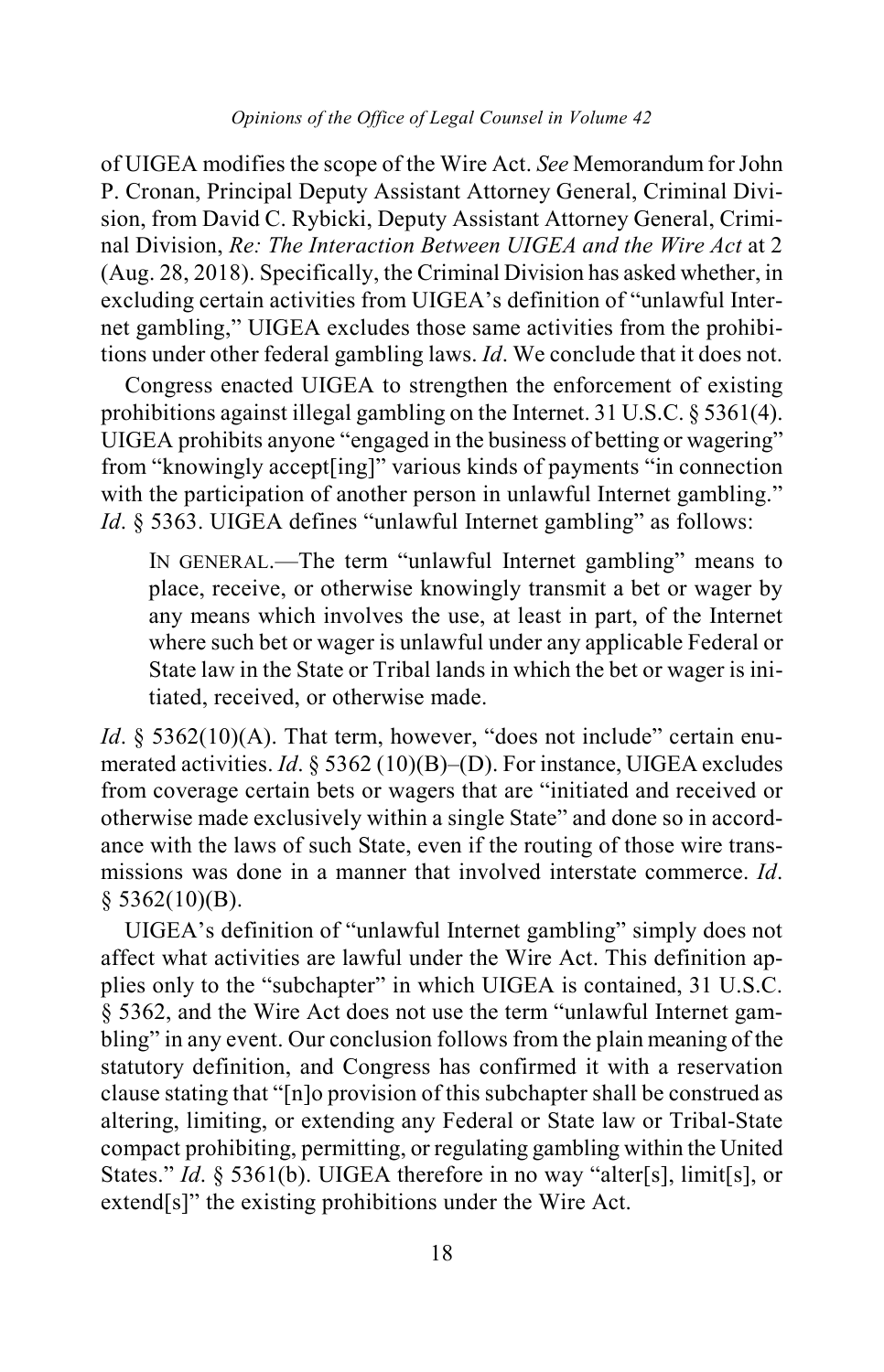### **IV.**

For the reasons explained, we conclude that our 2011 Opinion conflicts with the plain language of the Wire Act. We emphasize, however, that we employ considerable caution in departing from our prior opinions, and we therefore think it appropriate to explain in detail why reconsideration is warranted here. This Office, exercising authority delegated by the Attorney General, provides binding legal advice within the Executive Branch. *See* 28 U.S.C. § 511; 28 C.F.R. § 0.25(a); Memorandum for the Attorneys of the Office, from David J. Barron, Acting Assistant Attorney General, Office of Legal Counsel, *Re: Best Practices for OLC Legal Advice and Written Opinions* at 1 (July 16, 2010) ("2010 Best Practices Memo"), [https://www.justice.gov/sites/default/files/pages/attachments/2014/07/11/](https://www.justice.gov/%E2%80%8Bsites/%E2%80%8Bdefault/%E2%80%8Bfiles/%E2%80%8Bpages/%E2%80%8Battachments/%E2%80%8B2014/%E2%80%8B07/%E2%80%8B11/%E2%80%8Bolc-best-practices-2010.%E2%80%8Bpdf) [olc-best-practices-2010.pdf;](https://www.justice.gov/%E2%80%8Bsites/%E2%80%8Bdefault/%E2%80%8Bfiles/%E2%80%8Bpages/%E2%80%8Battachments/%E2%80%8B2014/%E2%80%8B07/%E2%80%8B11/%E2%80%8Bolc-best-practices-2010.%E2%80%8Bpdf) Memorandum for the Attorneys of the Office, from Steven G. Bradbury, Principal Deputy Assistant Attorney General, Office of Legal Counsel, *Re: Best Practices for OLC Opinions* at 1 (May 16, 2005) ("2005 Best Practices Memo"), https://www.justice.gov/sites/ default/files/pages/attachments/2014/07/11/olc-best-practices-2005.pdf. Although the Judicial Branch's doctrine of stare decisis does not itself apply to the Executive Branch, we embrace the long tradition of general adherence to executive branch legal precedent, reflecting strong interests in efficiency, institutional credibility, and the reasonable expectations of those who have relied on our prior advice. This tradition of respect for Department precedent predates the establishment of this Office and reflects the longstanding practice of Attorneys General in providing legal advice.[13](#page-18-0)

<span id="page-18-0"></span> <sup>13</sup> *See, e*.*g*., *Import Duties—Warehoused Goods*, 21 Op. Att'y Gen. 23, 24 (1894) ("A [definitional] question once definitely answered by one of my predecessors and left at rest for a long term of years should be reconsidered by me only in a very exceptional case," and "reconsideration" would only be appropriate if predicate assumptions on which the past advice relied were no longer correct); *Camel's Hair Noils—Drawback*, 24 Op. Att'y Gen. 53, 55 (1902) ("[Attorney General] Olney's opinion, although brief, is evidently based on careful consideration of all aspects of the case. It is not perhaps accurate, . . . but I concur in the principle of my predecessor's ruling, and perceive no sufficient reason to revise the same. A question once definitely answered by one of my predecessors and left at rest for a long term of years should be reconsidered by me only in a very exceptional case." (internal citations omitted)); *see also* Trevor W. Morrison, *Stare Decisis in the Office of Legal Counsel*, 110 Colum. L. Rev. 1448, 1471–74 (2010) (discussing the historical practice of stare decisis within the Department of Justice).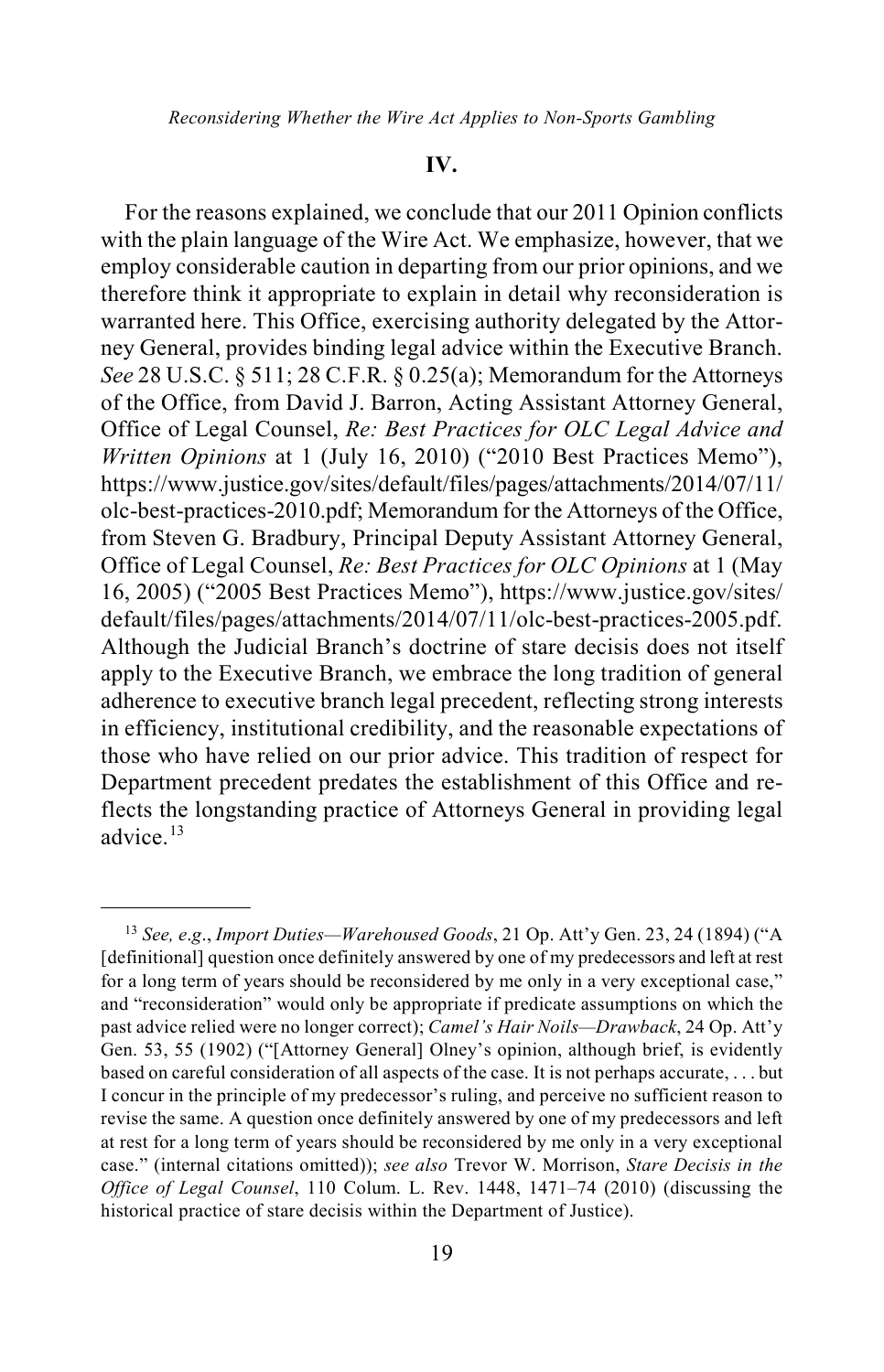#### *Opinions of the Office of Legal Counsel in Volume 42*

Reconsidering past opinions without considering these interests "could easily lead to requests for reconsideration of earlier Opinions on other subjects," thereby undermining the value of our legal advice. Memorandum for the Attorney General, from Malcolm R. Wilkey, Assistant Attorney General, Office of Legal Counsel, *Re: Gifts from Foreign Governments, CP-58-80 of May 14, 1958*, at 3 (May 15, 1958). Accordingly, we "should not lightly depart from such past decisions, particularly where they directly address and decide a point in question." 2010 Best Practices Memo at 2; *accord* 2005 Best Practices Memo at 2.

We nevertheless have recognized that, "as with any system of precedent, past decisions" of our Office "may be subject to reconsideration and withdrawal in appropriate cases and through appropriate processes." 2010 Best Practices Memo at 2. We have departed from our prior advice for a range of reasons. In many instances, we have withdrawn precedents when intervening developments in the law appear to cast doubt upon our conclusions.[14](#page-19-0) We have also modified earlier advice where the factual predicates have shifted or we have come to a better understanding of them. *See, e*.*g*., *Scope of Treasury Department Purchase Rights with Respect to Financing Initiatives of the U*.*S*. *Postal Service*, 19 Op. O.L.C. 238, 238, 243, 244 (1995) (upon being asked to "reconsider and rescind" a 1993 opinion, we "reaffirmed and clarified" that opinion but, after gathering information from the agencies and learning that one agency was not operating in the manner anticipated by the statute or by us, we modified one of its conclusions).

In other instances, however, we have reconsidered our advice after identifying errors in the supporting legal reasoning.<sup>[15](#page-19-1)</sup> We have, for exam-

<span id="page-19-0"></span> <sup>14</sup> *See, e*.*g*., Memorandum for the Files, from Steven G. Bradbury, Principal Deputy Assistant Attorney General, *Re: Status of Certain OLC Opinions Issued in the Aftermath of the Terrorist Attacks of September 11, 2001*, at 2 (Jan. 15, 2009) ("Bradbury Memo on 9/11 Opinions") (withdrawing certain post-9/11 opinions because, among other things, their legal reasoning had "been overtaken by subsequent decisions of the Supreme Court and by legislation passed by Congress and supported by the President"); *Authority of the Department of the Interior to Provide Historic Preservation Grants to Historic Religious Properties Such as the Old North Church*, 27 Op. O.L.C. 91, 117 (2003) ("Perhaps more important, recent Supreme Court decisions have brought the demise of the 'pervasively sectarian' doctrine that comprised the basis . . . the 1995 Opinion of this Office.").

<span id="page-19-1"></span><sup>15</sup> *See, e*.*g*., *Application of Anti-Nepotism Statute to Presidential Appointment in White House*, 41 Op. O.L.C. \_\_, at \*9-14 (Jan. 20, 2017) (describing our past opinions as legally erroneous as an initial matter and overtaken by subsequent developments in the law);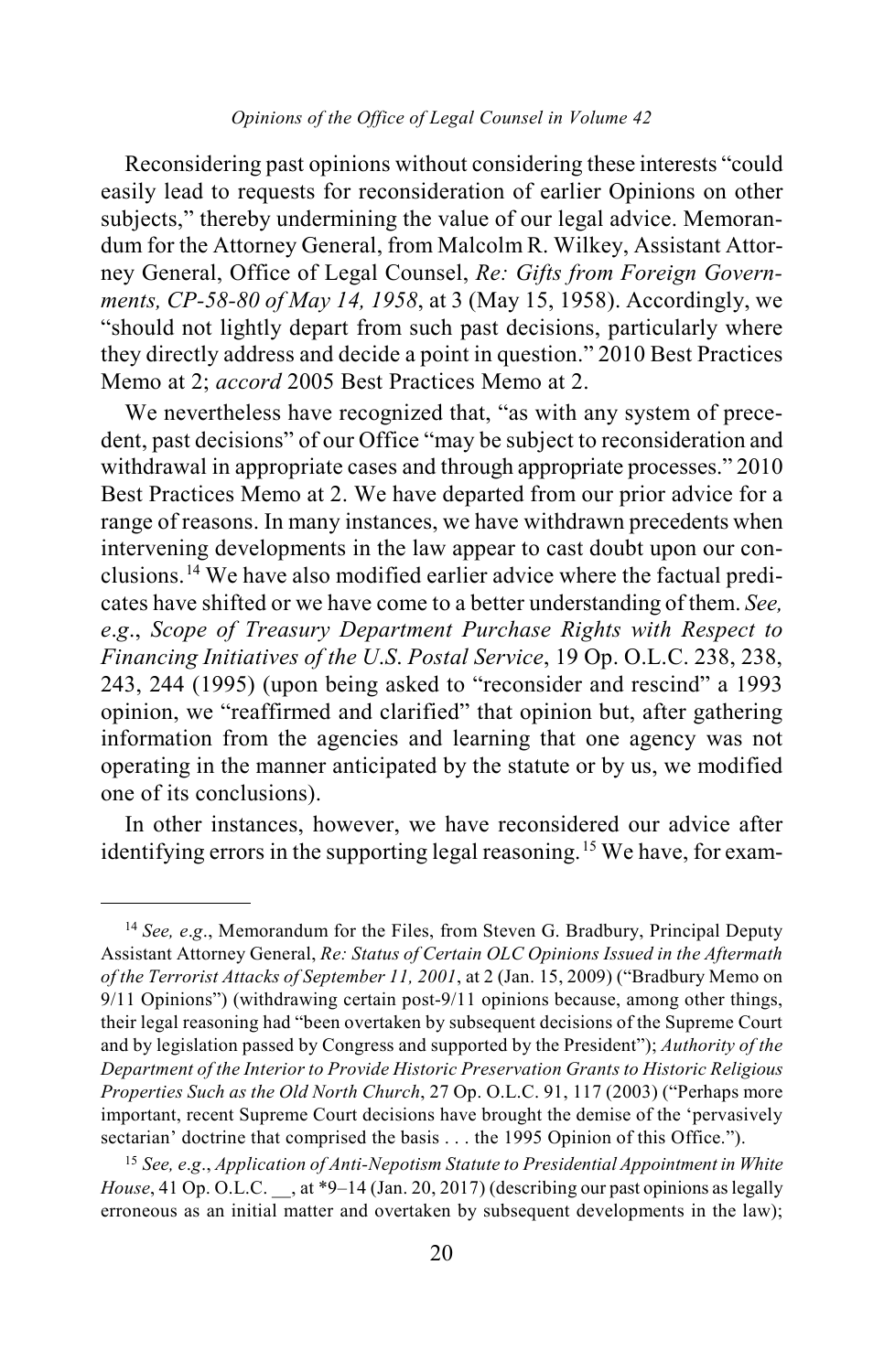ple, modified our position regarding whether the Appointments Clause applies to private entities who perform functions on behalf of the federal government.[16](#page-20-0) And we have revisited precedents that themselves had reversed established positions of the Executive Branch.<sup>[17](#page-20-1)</sup>

Several factors justify reconsideration here. Although the 2011 Opinion directly addressed the question now before us, we believe that the 2011 Opinion devoted insufficient attention to the statutory text and applicable canons of construction, which we believe compel the conclusion that the prohibitions of the Wire Act are not uniformly limited to sports gambling. Furthermore, the 2011 Opinion is of relatively recent vintage and departed

 $\overline{a}$ 

<span id="page-20-0"></span><sup>16</sup> *Compare The Constitutional Separation of Powers Between the President and Congress*, 20 Op. O.L.C. 124, 146 n.65 (1996) ("disapprov[ing of] the Appointments Clause analysis and conclusion of an earlier opinion of this Office," and finding that the Appointments Clause does not apply to private entities), *with Officers of the United States Within the Meaning of the Appointments Clause*, 31 Op. O.L.C. 73, 121 (2007) (reversing the 1996 opinion's conclusion that the Appointments Clause does not apply to private entities).

<span id="page-20-1"></span><sup>17</sup> *See, e*.*g*., *Validity of Statutory Rollbacks as a Means of Complying with the Ineligibility Clause*, 33 Op. O.L.C. \_\_, at \*1 (May 20, 2009) (reconsidering 1987 OLC opinion that "was not in accord with the prior interpretations of this Clause by the Department of Justice and has not consistently guided subsequent practice of the Executive Branch" and did not "reflect[] the best reading of the Ineligibility Clause" of the Constitution); Memorandum for the Files, from Steven G. Bradbury, Principal Deputy Assistant Attorney General, Office of Legal Counsel, *Re: October 23, 2001 OLC Opinion Addressing the Domestic Use of Military Force to Combat Terrorist Activities* at 2 (Oct. 6, 2008) (overturning post-9/11 precedent that had departed from "the longstanding interpretation of the Executive Branch," under which "any particular application of the Insurrection Act to authorize the use of the military for law enforcement purposes would require the presence of an actual obstruction of the execution of federal law or a breakdown in the ability of state authorities to protect federal rights").

*Definition of Torture under 18 U*.*S*.*C*. *§§ 2340–2340A*, 28 Op. O.L.C. 297, 304 n.17 (2004) ("We do not believe [these statutory sources] provide a proper guide for interpreting 'severe pain' in the very different context of the prohibition against torture in sections 2340–2340A."); *Reconsideration of Applicability of the Davis-Bacon Act to the Veteran Administration's Lease of Medical Facilities*, 18 Op. O.L.C. 109 (1994) (reversing the conclusions reached in *Applicability of the Davis-Bacon Act to the Veterans Administration's Lease of Medical Facilities*, 12 Op. O.L.C. 89 (1988)); *Authority of the Federal Bureau of Investigation To Override International Law In Extraterritorial Law Enforcement Activities*, 13 Op. O.L.C. 163 (1989) (disapproving the conclusion reached in *Extraterritorial Apprehension by the Federal Bureau of Investigation*, 4B Op. O.L.C. 543 (1980), that the FBI lacked authority to apprehend a fugitive in a foreign state in a manner contrary to customary international law).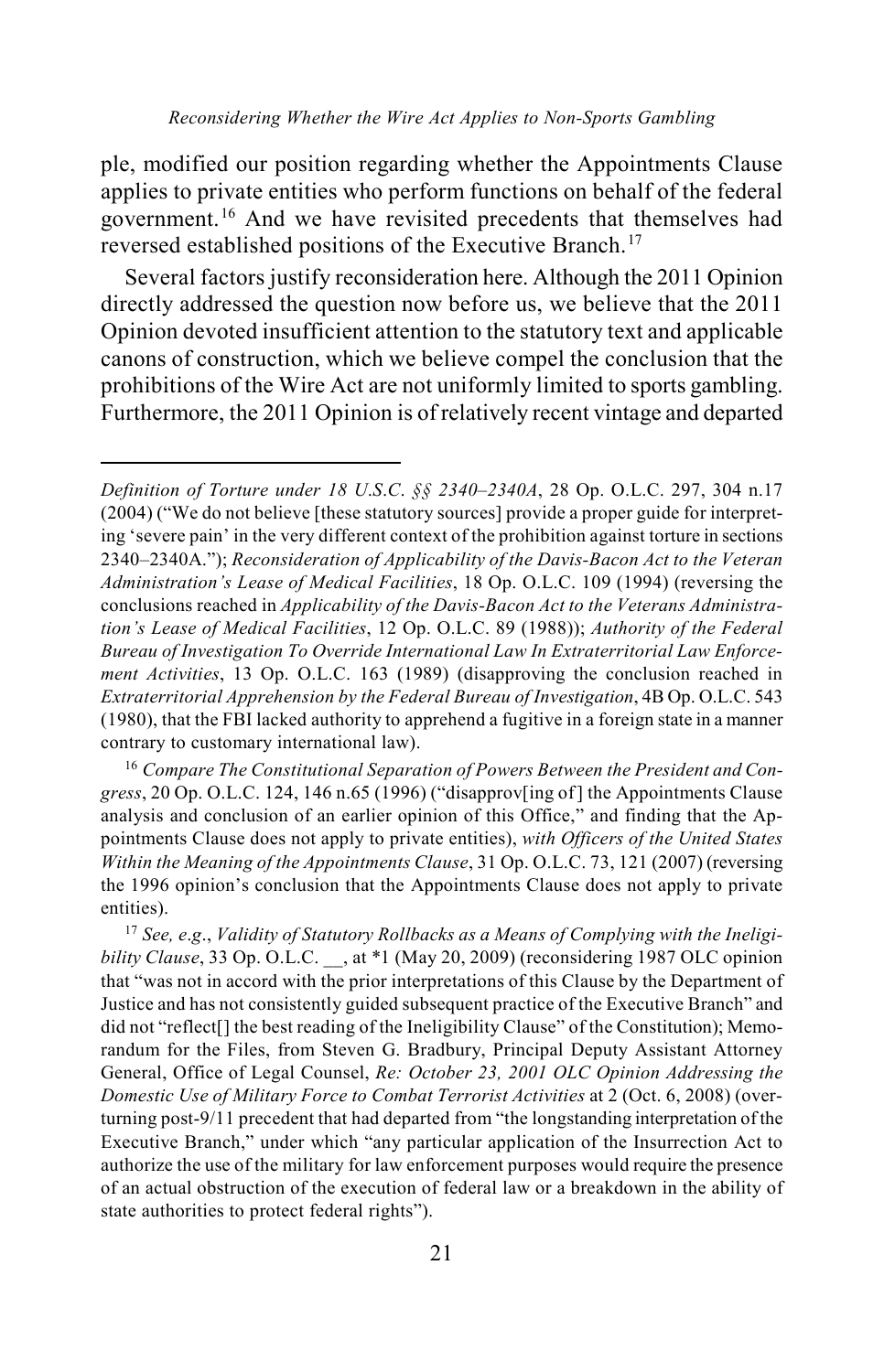from established Department practice, which included successful prosecutions under a broader understanding of the Wire Act and repeated representations to Congress about the Department's views. *See supra* Part I. The Department's position prior to our 2011 Opinion, indeed, may have informed Congress's action in 2006 in enacting the UIGEA, which prohibited the acceptance of payment in connection with "unlawful Internet gambling," but expressly declined to alter, limit, or extend any federal laws "prohibiting, permitting, or regulating gambling within the United States." 31 U.S.C. § 5361(b).

Reaching a contrary conclusion from our prior opinion will also make it more likely that the Executive Branch's view of the law will be tested in the courts. We have sometimes relied on that likelihood in considering whether the Executive should decline to enforce or defend unconstitutional statutes. *See Presidential Authority to Decline to Execute Unconstitutional Statutes*, 18 Op. O.L.C. 199, 201 (1994); *Recommendation that the Department of Justice Not Defend the Constitutionality of Certain Provisions of the Bankruptcy Amendments and Federalist Judgeship Act of 1984*, 8 Op. O.L.C. 183, 193–94 (1984). We likewise believe it relevant in determining whether to depart from our precedent. Under our 2011 Opinion, the Department of Justice may not pursue non-sports-gamblingrelated prosecutions under the Wire Act. But under the conclusion we adopt today, such prosecutions may proceed where appropriate, and courts may entertain challenges to the government's view of the statute's scope in such proceedings. While the possibility of judicial review cannot substitute for the Department's independent obligation to interpret and faithfully execute the law, that possibility does provide a one-way check on the correctness of today's opinion, which weighs in favor of our change in position.

We acknowledge that some may have relied on the views expressed in our 2011 Opinion about what federal law permits. Some States, for example, began selling lottery tickets via the Internet after the issuance of our 2011 Opinion.<sup>[18](#page-21-0)</sup> But in light of our conclusion about the plain language of

<span id="page-21-0"></span> <sup>18</sup> *See, e*.*g*., John Byrne, *Quinn Says Online Lottery Sales Could Start in Spring*, Chi. Tribune (Dec. 27, 2011)[, http://www.chicagotribune.com/news/local/politics/chi-quinn](http://www.chicagotribune.com/%E2%80%8Bnews/%E2%80%8Blocal/%E2%80%8Bpolitics/%E2%80%8Bchi-quinn-says-online-lottery-sales-could-start-in-spring-20111227-story.%E2%80%8Bhtml)[says-online-lottery-sales-could-start-in-spring-20111227-story.html](http://www.chicagotribune.com/%E2%80%8Bnews/%E2%80%8Blocal/%E2%80%8Bpolitics/%E2%80%8Bchi-quinn-says-online-lottery-sales-could-start-in-spring-20111227-story.%E2%80%8Bhtml) (explaining that "following a U.S. Justice Department ruling that the Internet sales [of state lottery tickets] are legal," the Governor of Illinois planned to move forward with plans to sell lottery tickets on the Internet); State of Illinois, Office of Management and Budget, Illinois